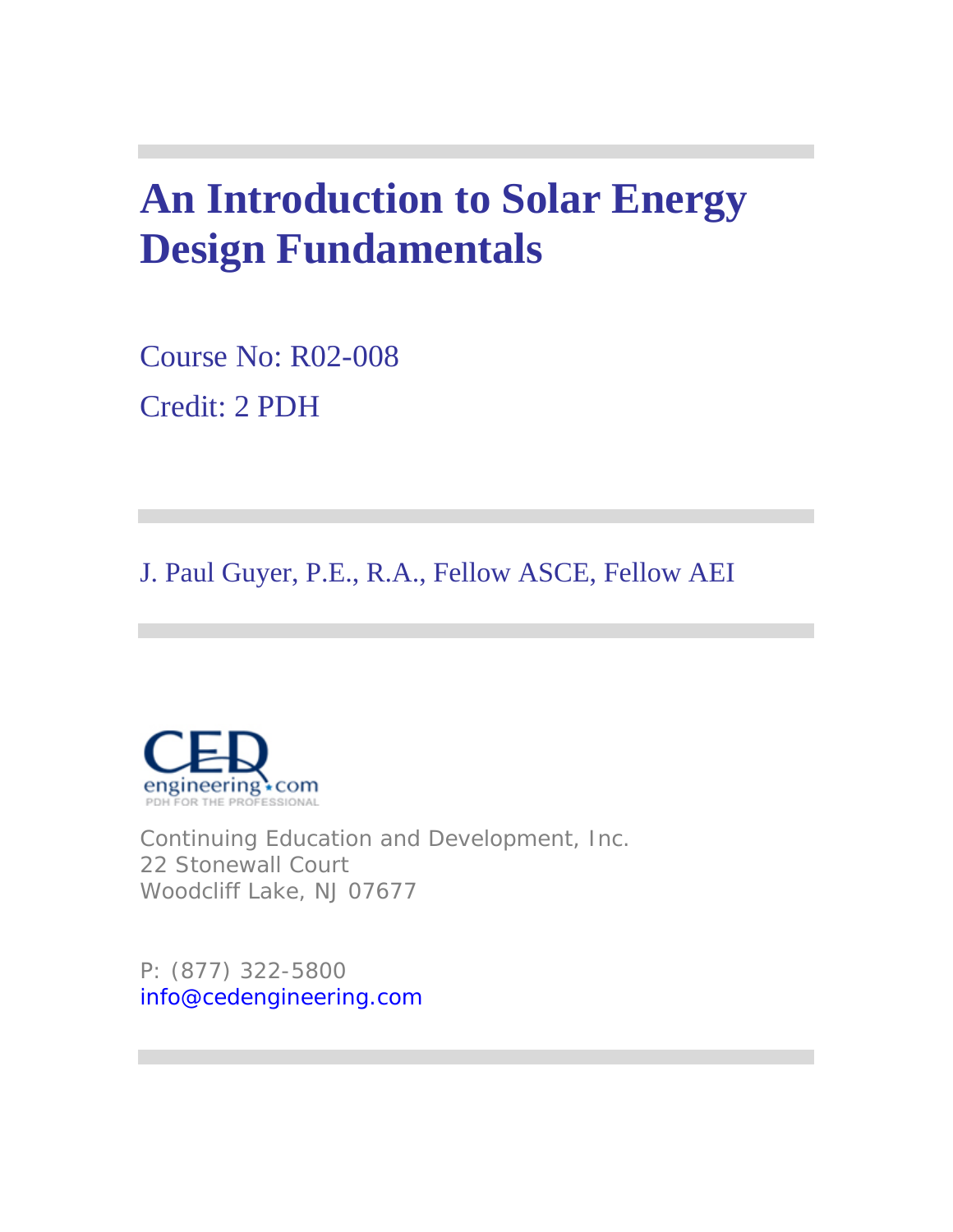# An Introduction to Solar Energy System Fundamentals



### J. Paul Guyer, P.E., R.A.

Paul Guyer is a registered civil engineer, mechanical engineer, fire protection engineer and architect with 35 years of experience designing buildings and related infrastructure. For an additional 9 years he was a principal staff advisor to the California Legislature on capital outlay and infrastructure issues. He is a graduate of Stanford University and has held numerous national, state and local offices with the American Society of Civil Engineers, Architectural Engineering Institute and National Society of Professional Engineers.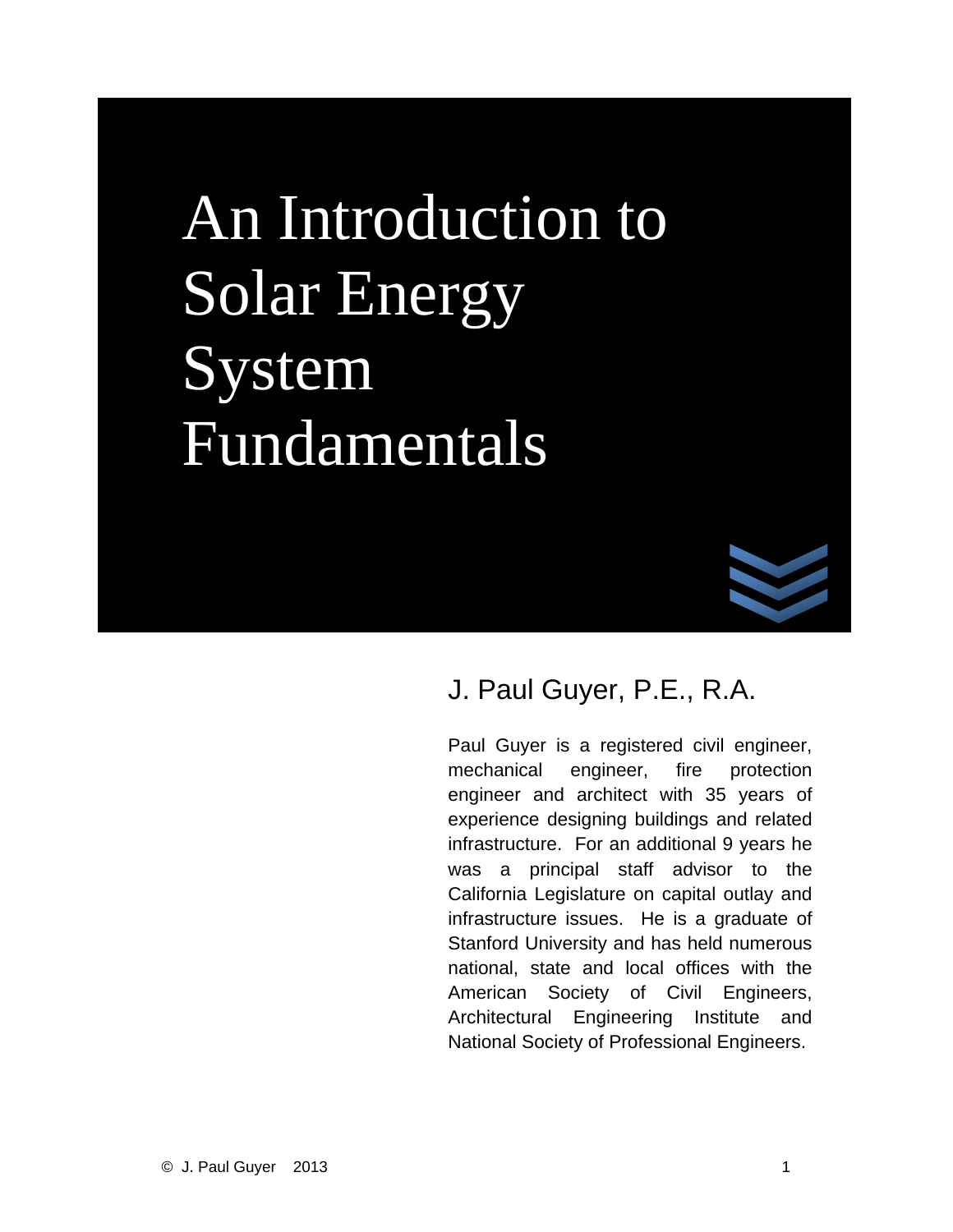#### **CONTENTS**

- **1. INTRODUCTION**
- **2. SOLAR ENERGY APPLICATIONS**
- **3. BASIC MATERIAL CONSIDERATIONS IN SOLAR ENERGY SYSTEMS**.
- **4. COLLECTOR SUB-SYSTEM**
- **5. STORAGE SUB-SYSTEM**
- **6. TRANSPORT SUB-SYSTEM**
- **7. CONTROL SUB-SYSTEM**
- **8. SOLAR ENERGY SYSTEM PERFORMANCE**
- **9. SUMMARY**

(This publication is adapted from the *Unified Facilities Criteria* of the United States government which are in the public domain, have been authorized for unlimited distribution, and are not copyrighted.)

(Figures, tables and formulas in this publication may at times be a little difficult to read, but they are the best available. **DO NOT PURCHASE THIS PUBLICATION IF THIS LIMITATION IS NOT ACCEPTABLE TO YOU**.)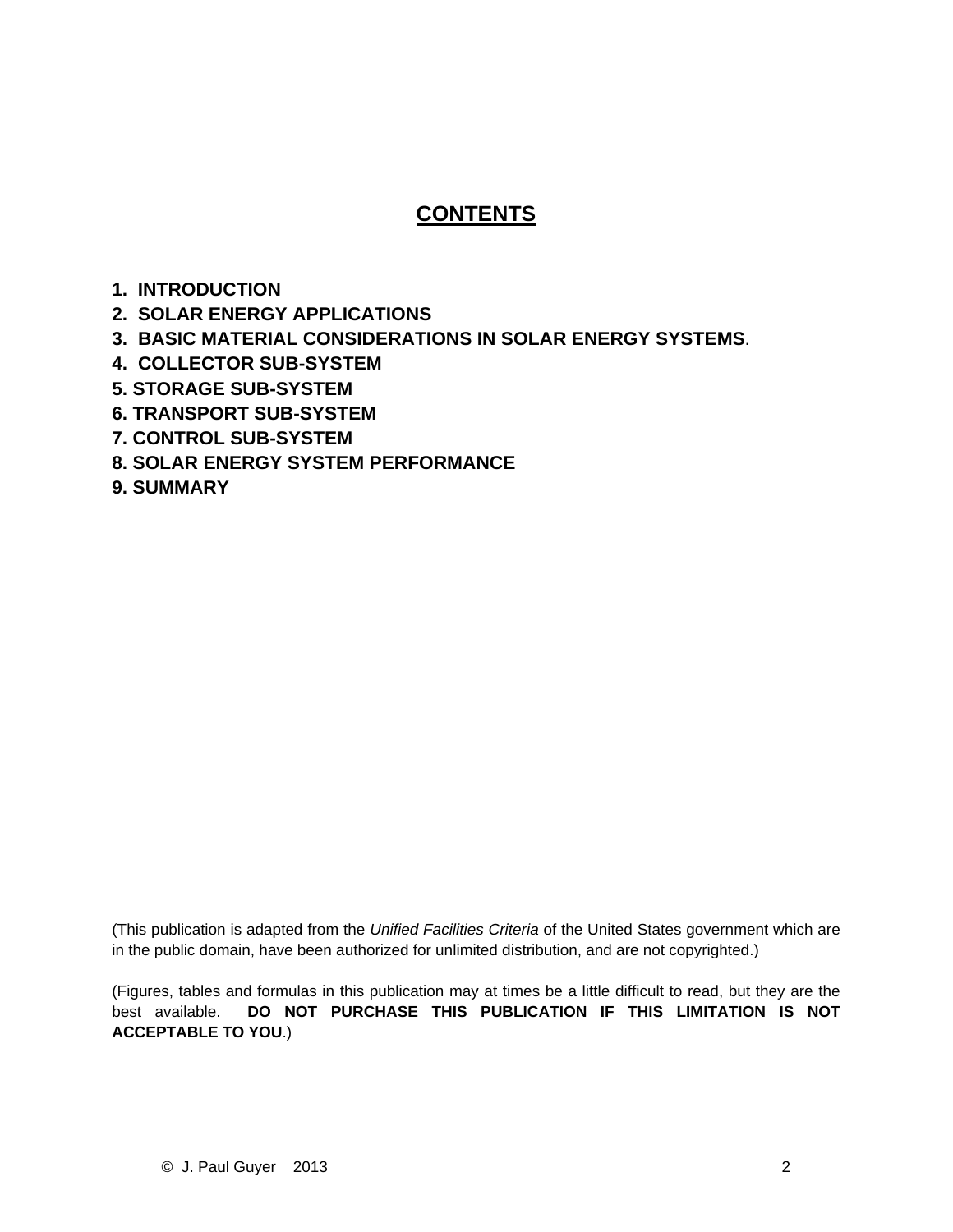**1. INTRODUCTION**. A solar thermal energy collection system (or "solar system" for short) is defined as a set of equipment that intercepts incident solar radiation and stores it as useful thermal energy to offset or eliminate the need for fossil fuel consumption. Four basic functions are performed by a typical solar system. For this publication, each function is defined within specific sub-systems of a typical solar energy system as illustrated in Figure 1 and discussed below.



Figure 1 Typical solar thermal energy system

**1.1 COLLECTOR SUB-SYSTEM.** The collector sub-system intercepts incident solar radiation and transfers it as thermal energy to a working fluid. It is defined as the solar collector, the hardware necessary to support the solar collector, and all interconnecting piping and fittings required on the exterior of the building housing the system.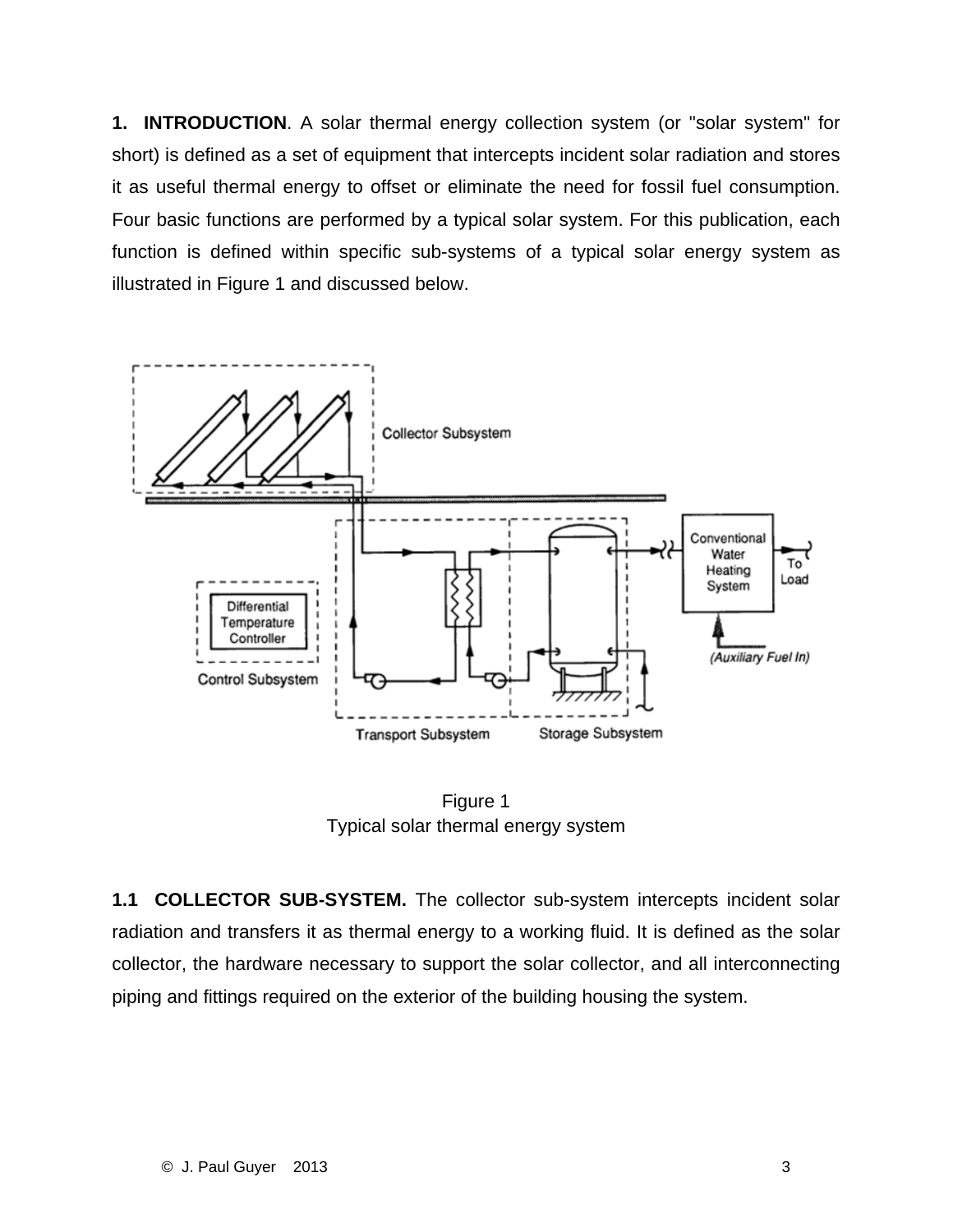**1.2 STORAGE SUB-SYSTEM.** The storage sub-system retains collected thermal energy for later use by the process load. It is defined as the storage tank and its fittings as well as other necessary supports.

**1.3 TRANSPORT SUB-SYSTEM.** The transport sub-system delivers energy from the collectors to storage. This sub-system is defined to include the heat transfer (or working) fluid, pump(s), the remaining system piping and fittings, an expansion tank, and a heat exchanger (if required).

**1.4 CONTROL SUB-SYSTEM.** The control sub-system must first determine when enough energy is available for collection. It must then activate the entire system to collect this energy until it is no longer available as a net energy gain. The control subsystem thus consists of electronic temperature sensors, a main controlling unit that analyzes the data available from the temperature sensors, and the particular control strategy used by the controller.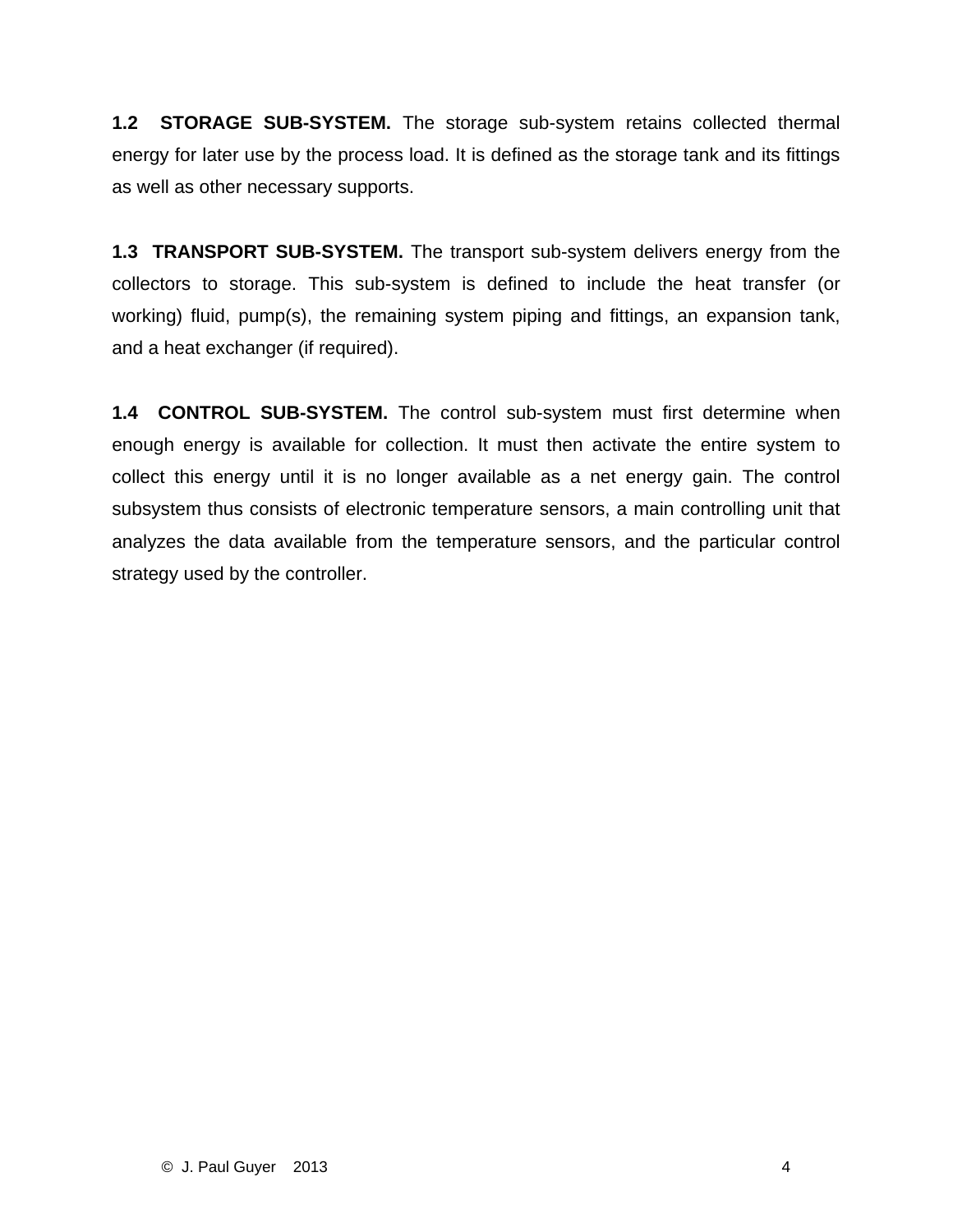#### **2. SOLAR ENERGY APPLICATIONS**

**2.1 TYPES OF LOADS**. Due to the intermittent and varying amounts of solar radiation available, solar systems used to heat service water are usually not intended to meet the full thermal energy demands of the process being served. For any given thermal load, an integrated system should be designed which consists of both a solar energy collection system and a backup system that can meet the full load requirements. The solar system size and configuration will be a function of the annual or monthly energy loads. It is up to the designer to specify a system that will be expected to provide a given fraction of this load. This is in contrast to the design of a conventional heating, ventilation, and air-conditioning (HVAC) system, which is typically sized to meet an anticipated maximum or design load with no provision to be augmented by another source. For this reason, solar systems are often sized to meet the average expected load. Important characteristics of a load include the amount of energy required, the time of the demand (load schedule), and the temperature range required. Each of these factors is discussed below.

**2.2 SERVICE WATER HEATING.** Heating domestic hot water and low-temperature process water (both referred to as service water heating) will normally be the most thermally efficient means of using solar energy. The reason is that the demand for thermal energy for these applications is approximately constant during the entire year, with the result that auxiliary fuel savings can be realized over the year. In the preheat configuration, solar heated water is useful at any temperature above that of the incoming water. An additional benefit is that, when preheating process hot water, thermal energy may be delivered at a relatively low temperature, which increases the efficiency of the solar collection process.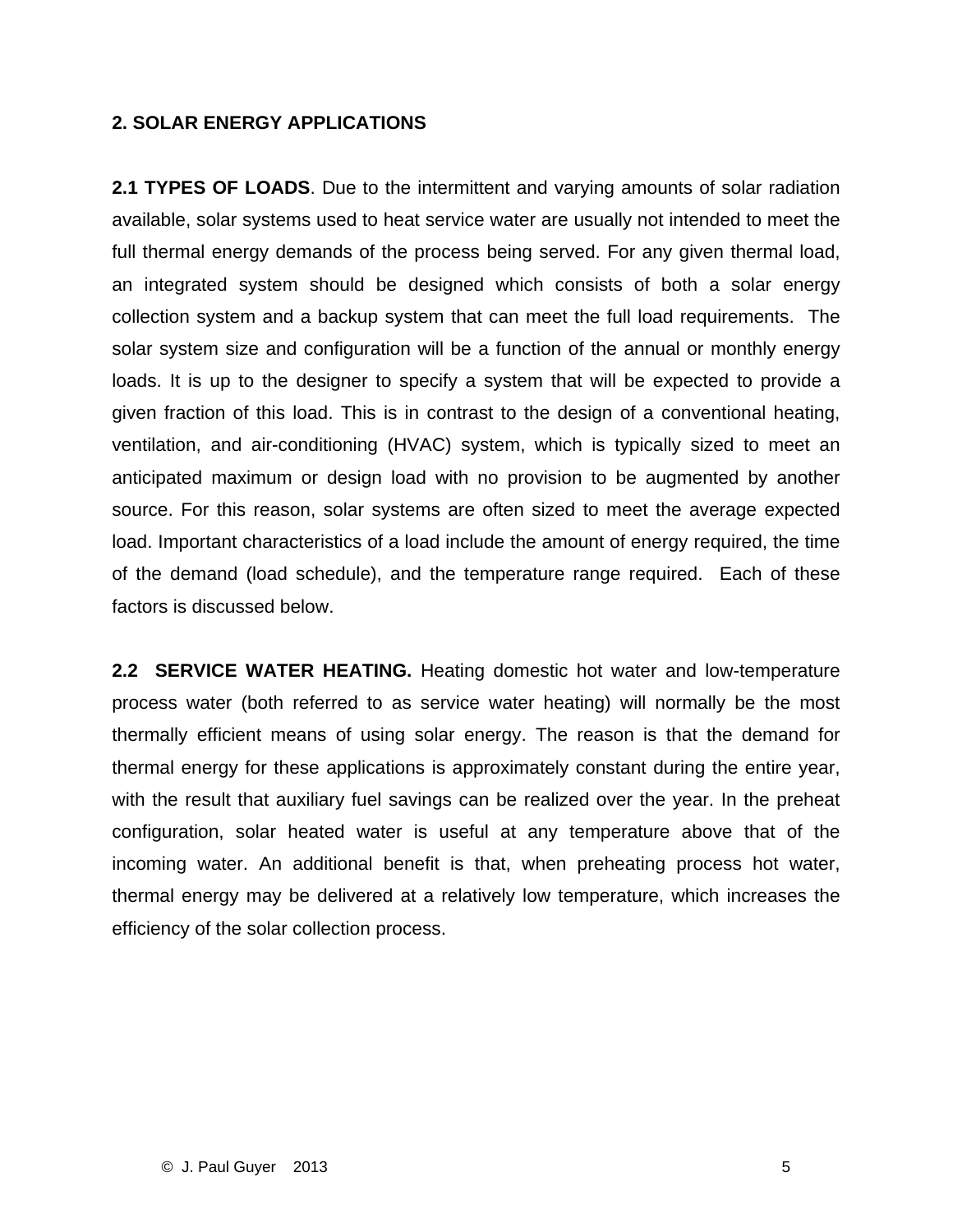**3. BASIC MATERIAL CONSIDERATIONS IN SOLAR ENERGY SYSTEMS**. The designer should be alert to fundamental material problems that can occur with solar energy systems, and careful attention must be given to the materials and fluids used. Large temperature fluctuations, severe ambient weather conditions, and the variety of possible fluids and metals that can come in contact with each other are often a cause of system failure. Some of the basic issues that must be addressed are discussed briefly below.

**3.1 METALLIC CORROSION AND EROSION.** Common causes of corrosion include the presence of dissimilar metals (galvanic corrosion), the presence of dissolved oxygen, or fluids with a chemical composition that adversely affects the wetted metal surface. Corrosion may be minimized in solar systems by avoiding dissimilar metals, decreasing the amount of available dissolved oxygen, and treating particularly corrosive fluids with inhibitors. (However, when using a non-toxic fluid, inhibitors should be avoided since they require considerable maintenance and often become mildly toxic upon degradation). Metallic erosion can occur in the system piping if excessive fluid velocities occur. For the copper piping required for solar systems designed under this guidance, a velocity limit of 5 feet per second is to be used. Maximum allowable fluid velocities are dependent upon the type of metal used. Correct pipe sizing and analysis of fluid flow paths should be used to avoid this problem.

**3.2 SCALING.** Scaling commonly refers to mineral deposits, such as calcium and magnesium compounds, that collect and adhere to pipe interiors and equipment. Scaling is promoted in systems by increased temperatures, high mineral concentrations and high (alkaline) pH levels. The result of scaling is flow restriction, high fluid velocities, and a decreased heat transfer rate. Scaling problems are most often associated with poor-quality water supplies and can be avoided by proper analysis and treatment of fluids to be used in the system.

**3.3 THERMAL EXPANSION.** Differences between thermal rates of expansion for dissimilar materials often cause problems throughout a solar system. This publication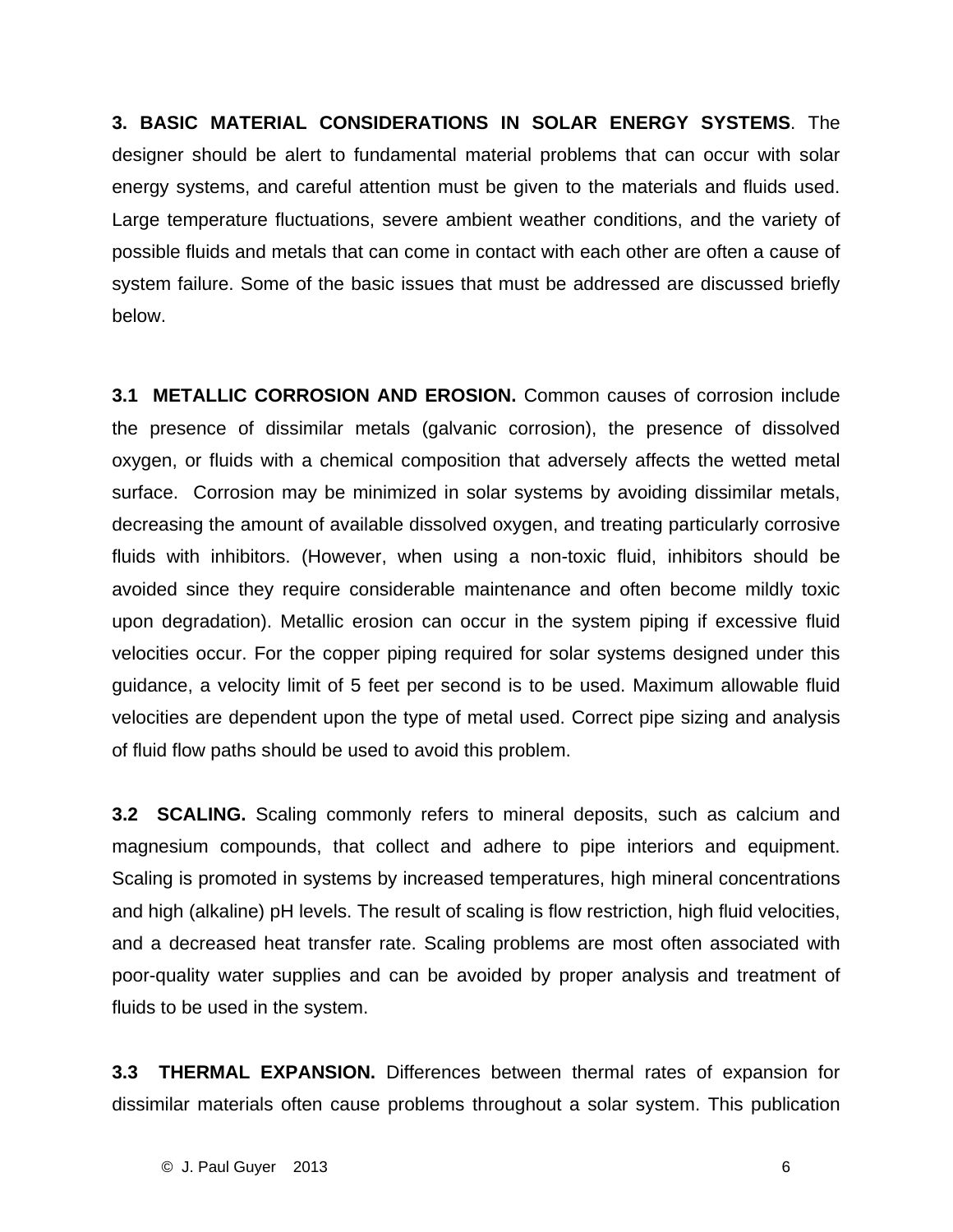addresses the thermal expansion issue for locations in the system where most problems occur.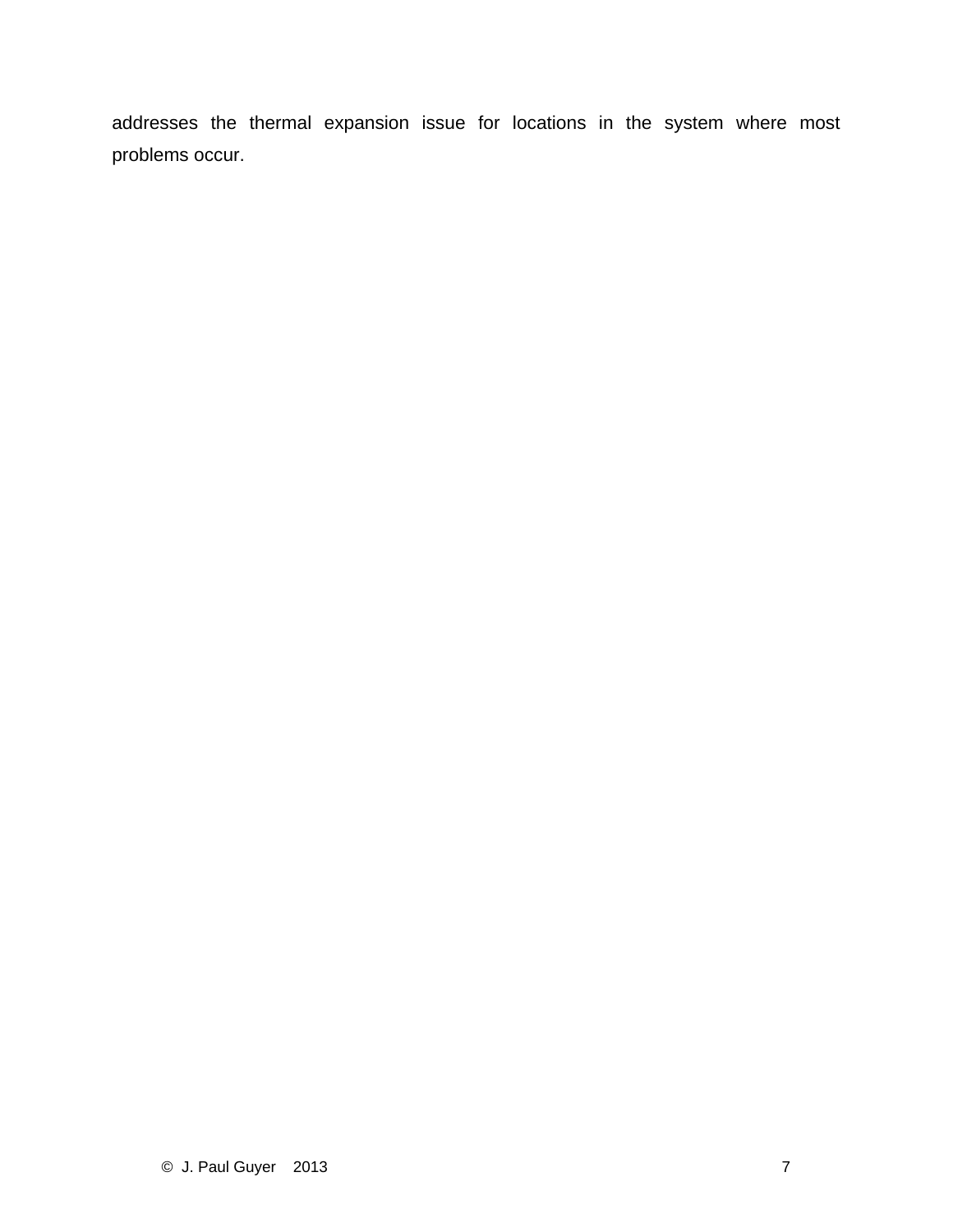#### **4. COLLECTOR SUB-SYSTEM**

**4.1 DEFINITION.** The collector sub-system includes the collectors and support structure, and all piping and fittings required to reach a common heat transfer fluid inlet and outlet. For roof-mounted structures, this sub-system includes all components above the roofline.

#### **4.2 SOLAR COLLECTORS**

**4.2.1 OPERATION.** A solar collector is a device that absorbs direct (and in some cases, diffuse) radiant energy from the sun and delivers that energy to a heat transfer fluid. While there are many different types of collectors, all have certain functional components in common. The absorber surface is designed to convert radiant energy from the sun to thermal energy. The fluid pathways allow the thermal energy from the absorber surface to be transferred efficiently to the heat transfer fluid. Some form of insulation is typically used to decrease thermal energy loss and allow as much of the energy to reach the working fluid as possible. Finally, the entire collector package must be designed to withstand ambient conditions ranging from sub-zero temperatures and high winds to stagnation temperatures as high as 350 degrees F (177 degrees C).

**4.2.2 COLLECTOR TYPES.** The three major categories that have been used most often are flat-plate glazed collectors, unglazed collectors, and evacuated tube collectors. A general description of each collector type and its application is given below.

**4.2.2.1 FLAT-PLATE.** Flat-plate solar collectors are the most common type used and are best suited for low temperature heating applications, such as service water and space heating. These collectors usually consist of four basic components: casing, back insulation, absorber plate assembly, and a transparent cover. The absorber panel is a flat surface that is coated with a material that readily absorbs solar radiation in the thermal spectrum. Some coatings, known as "selective surfaces", have the further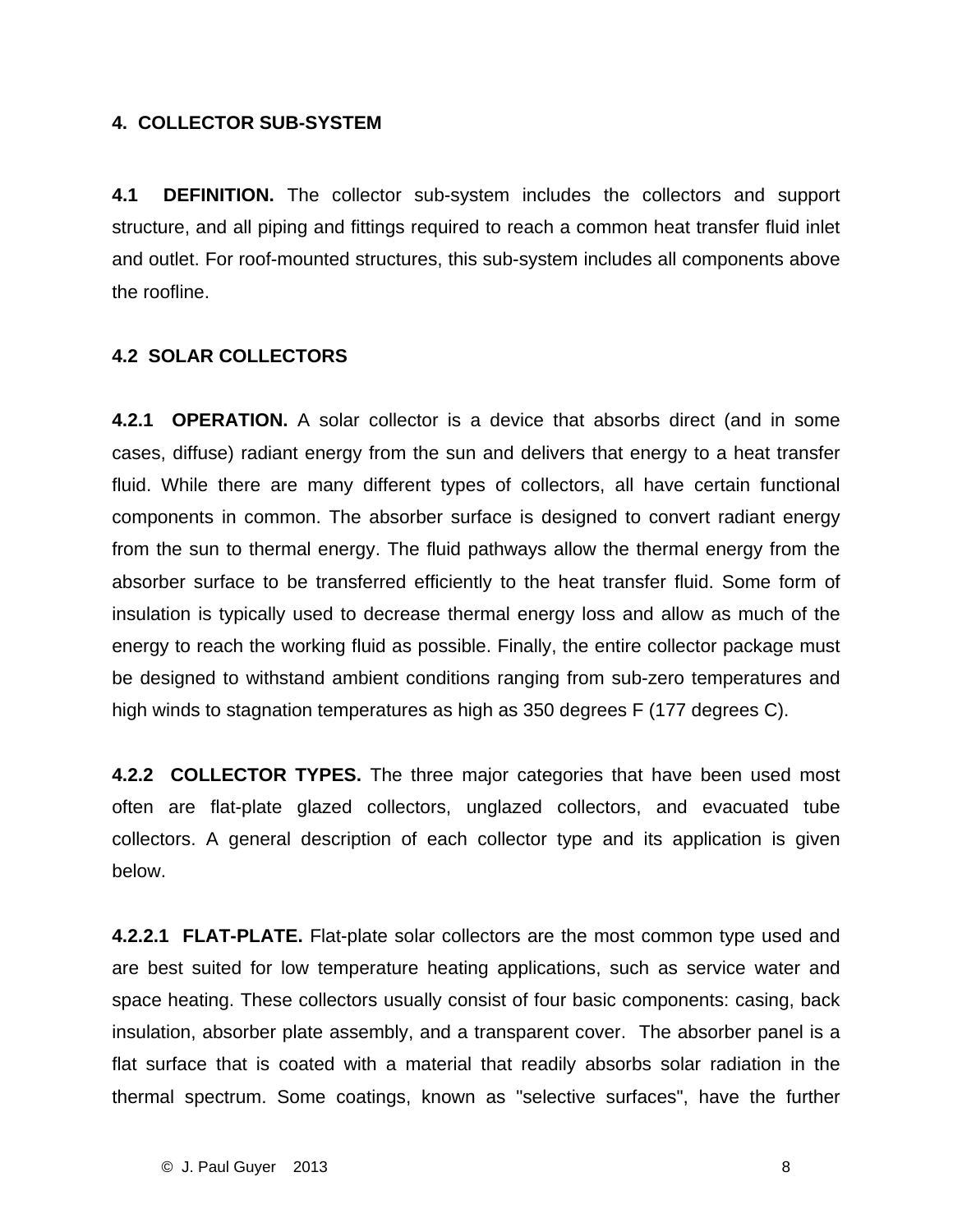advantage of radiating very little of the absorbed energy back to the environment. Channels located along the surface or within the absorber plate allow the working fluid to circulate. Energy absorbed by the panel is carried to the load or to storage by the fluid. The absorber panel is encased in a box frame equipped with insulation on the back and sides and one or two transparent covers (glazing) on the front side. The glazing allows solar radiation into the collector while reducing convective energy losses from the hot absorber plate to the environment. Similarly, back insulation is used to reduce conductive energy loss from the absorber plate through the back of the collector.

**4.2.2.2. UNGLAZED.** Unglazed collectors are the least complex collector type and consist of an absorber plate through which water circulates. This plate has no glazing or back insulation. These collectors are often made of extruded plastic because they are designed to operate at relatively low temperatures. Since they are not thermally protected, these collectors should be operated only in warm environments where lower thermal losses will occur. Swimming pool heating is the most common use of unglazed collectors.

**4.2.2.3 EVACUATED TUBE.** Evacuated tube collectors are best suited for higher temperature applications, such as those required by space cooling equipment or for higher temperature industrial process water heating. Convective losses to the environment are decreased in this type of collector by encapsulating the absorber and fluid path within a glass tube that is kept at a vacuum. Tracking mechanisms and/or parabolic solar concentrating devices (simple or compound) are often used, resulting in somewhat higher equipment costs.

#### **4.2.3 COLLECTOR EFFICIENCY AND PERFORMANCE.**

**4.2.3.1 DEFINITIONS.** Collector efficiency is defined as the fraction of solar energy incident upon the face of the collector that is removed by the fluid circulating through the collector. Several parameters are defined as follows: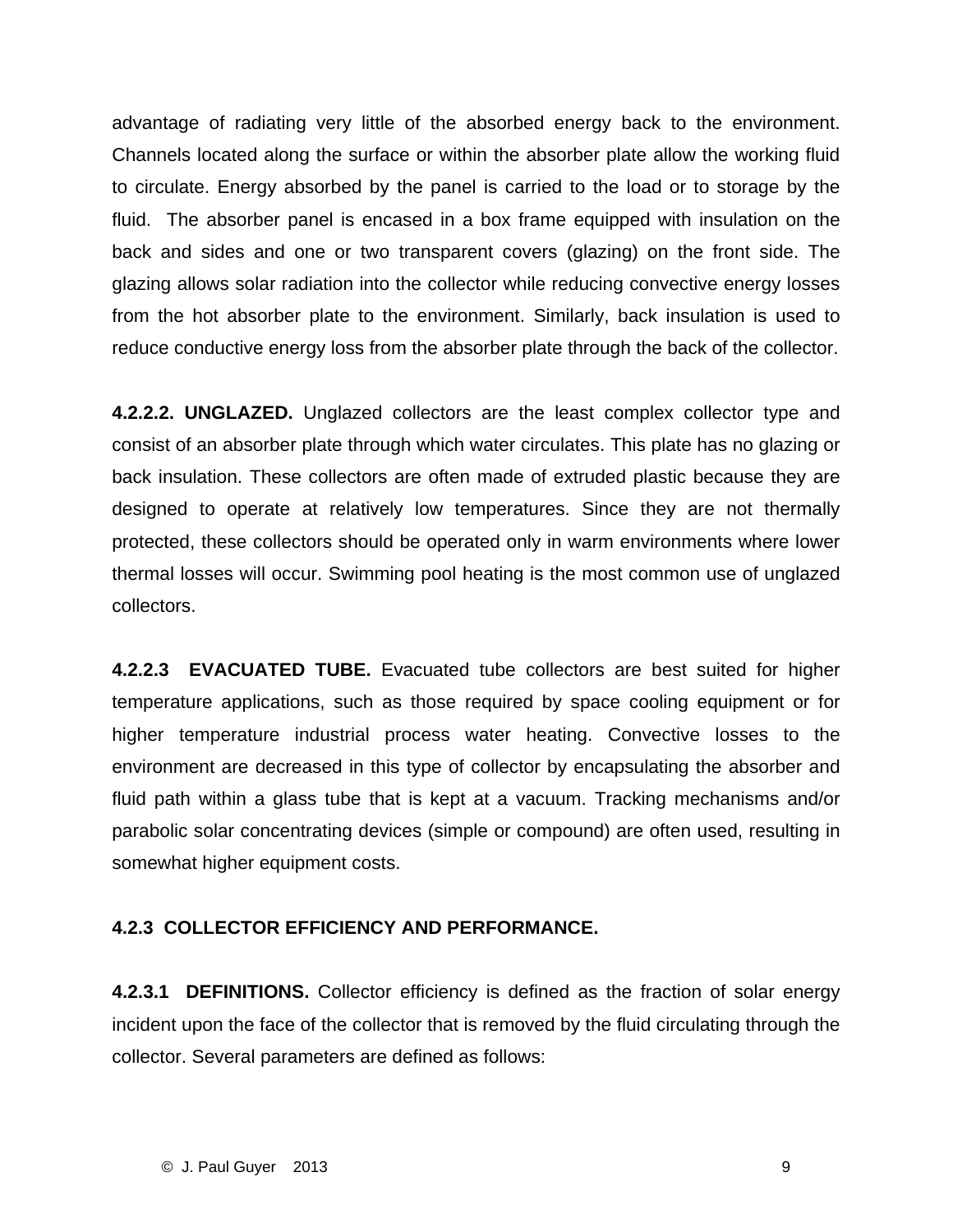- $T_i$  = heat transfer fluid inlet temperature
- $Ta =$  ambient air temperature
- $I = solar$  irradiance on the collector
- $Ac = solar$  collector surface area
- $Fr =$  collector heat removal factor, a dimensionless parameter describing the ratio of actual energy gained by the collector to that which would be gained, in the limit, as the absorber plate temperature approaches the fluid inlet temperature. This value is similar to a conventional heat exchanger's effectiveness.
- $U_L$  = overall heat loss coefficient. This factor describes the cumulative heat transfer between the collector and the ambient surroundings.
- $t =$  transmittance of the glazing.
- a = absorption coefficient for the absorber plate. Note that this value varies with wavelength. A selective surface is one that absorbs short wavelength solar radiation very well while emitting longer wavelength thermal radiation poorly.

**4.2.3.2 EFFICIENCY PARAMETERS.** The efficiency of a given solar collector will vary greatly with ambient temperature, storage tank temperature, and the amount of solar insulation available. For this reason, each type of collector will perform best under different select conditions. Two parameters are required to describe the efficiency of a collector. The first is commonly referred to as FRta. This factor includes the product of the glazing transmittance and the absorption coefficient and is related to the optical efficiency of the collector. It takes into account reflection losses both through the cover glazing and those due to imperfect absorption by the absorber plate coating. For liquid collectors, the fluid flow rate and collector insulation have very little effect on this factor. The second factor is related to the thermal losses from the collector to the surrounding environment. The product of the collector heat removal factor and the overall heat loss coefficient, FRUL, is used to account for the thermal resistance characteristics of the collector. Usually, the fluid circulating through the collector is hotter than the ambient temperature around the collector. This condition means that solar radiation absorbed by the collector can follow two paths. One path is from the absorber plate to the circulation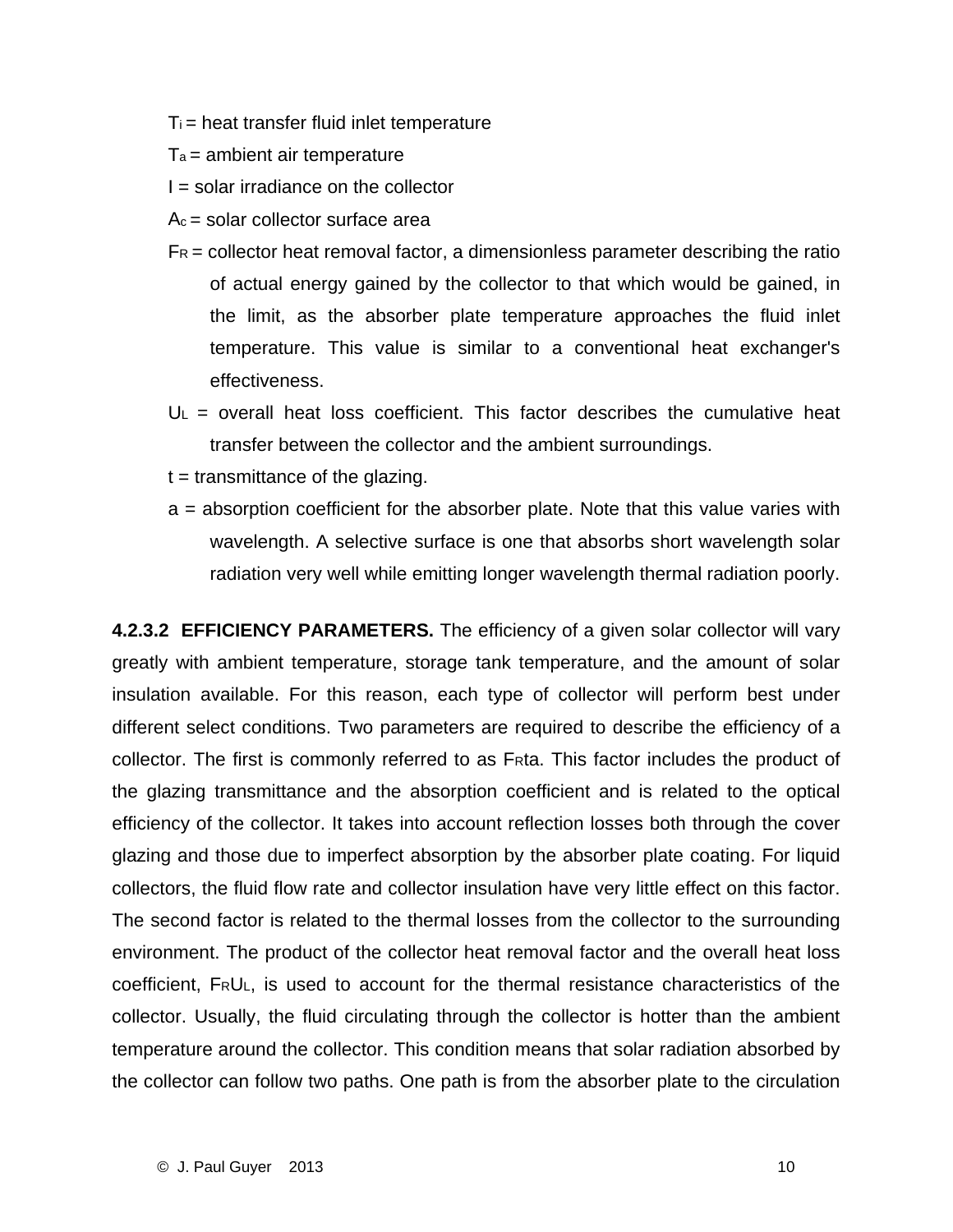fluid. The second path is from the absorber plate to the surrounding environment. The absorbed solar radiation will be divided according to the temperature differences of each path and the relative thermal resistances. For a given process, these temperature differences normally cannot be controlled. Therefore, the thermal resistances of each path must be considered. The resistance from the absorber plate to the circulation fluid should be as small as possible (i.e., a good thermal bond should be made between the fluid circulation tube and the absorber plate). It then follows that the resistance between the absorber plate and the surrounding environment should be as large as possible.

**4.2.3.3. COLLECTOR ENERGY BALANCE.** The collector parameters described above allow an energy balance to be expressed as:

Energy Collected = Solar Energy Absorbed - Thermal Energy Losses to the **Environment** 

The energy balance can be written in a simple equation form using the efficiency parameters described above:

Energy Collected = 
$$
(F_{R_{ta}})(I)(Ac) - (F_R U_L)(Ac)(Ti - Ta)
$$
 (Eq. 1)

Equation 1 shows that heat losses to the environment are subtracted from the net solar radiation transmitted into, and absorbed by, the collector. Assuming that the efficiency parameters are fixed for a given collector model, the main factors that affect the amount of energy collected are I, Ti, and Ta. The geographical location and the season dictate the weather variables I and Ta. The type of process load and system configuration determines the relative circulation fluid temperature, Ti.

**4.2.3.4 COLLECTOR EFFICIENCY PLOT.** Equation 1 can be rewritten as a dimensionless "efficiency" equation by dividing both sides by the product of I and Ac:

$$
Collector Efficiency = Frta - FrUL(Ti - Ta) / I
$$
 (Eq. 2)

Note that this efficiency equation is dependent on only one variable that is a combination of I, Ti, and Ta. This allows it to be graphed in a straightforward manner. Figure 2 is an example of a typical collector efficiency plot. Optical losses are shown as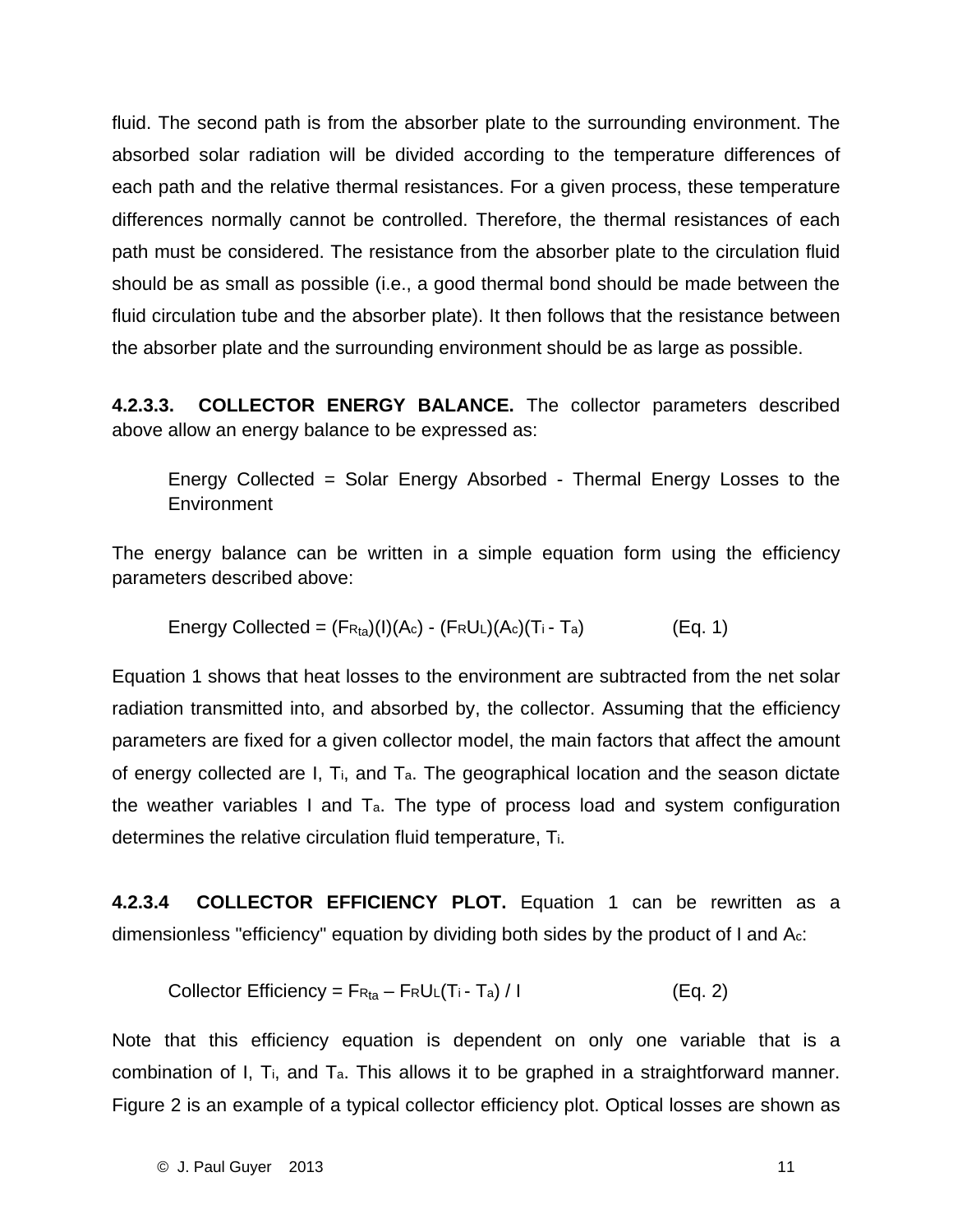a constant decrease in collector performance, while thermal losses increase as (Ti - Ta)/I increases. The values of  $F_{Rta}$  and  $F_{RUL}$  can be determined from this type of plot.  $F_{Rta}$ corresponds to the intercept value where the collector efficiency curve crosses the vertical graph axis.  $F_{\text{rta}}$  is a dimensionless variable with a value between 0 and 1.  $F_{\text{RUL}}$  is calculated by dividing  $F_{\text{rta}}$  by the intercept value on the horizontal axis. (It is the negative slope of the plotted line).  $F_{RUL}$  has units of Btu per square foot per hour per degree F.



Figure 2 Typical collector efficiency curve

**4.2.3.5 PERFORMANCE OF VARIOUS COLLECTOR TYPES.** Figure 3 shows why collector efficiency is not always a good indicator of overall collector performance. On any given day, a solar collector can operate over a wide range of efficiencies as the solar radiation, ambient temperature, and heat transfer fluid temperature change. When radiation levels are low early in the day, the efficiency of the collector approaches zero.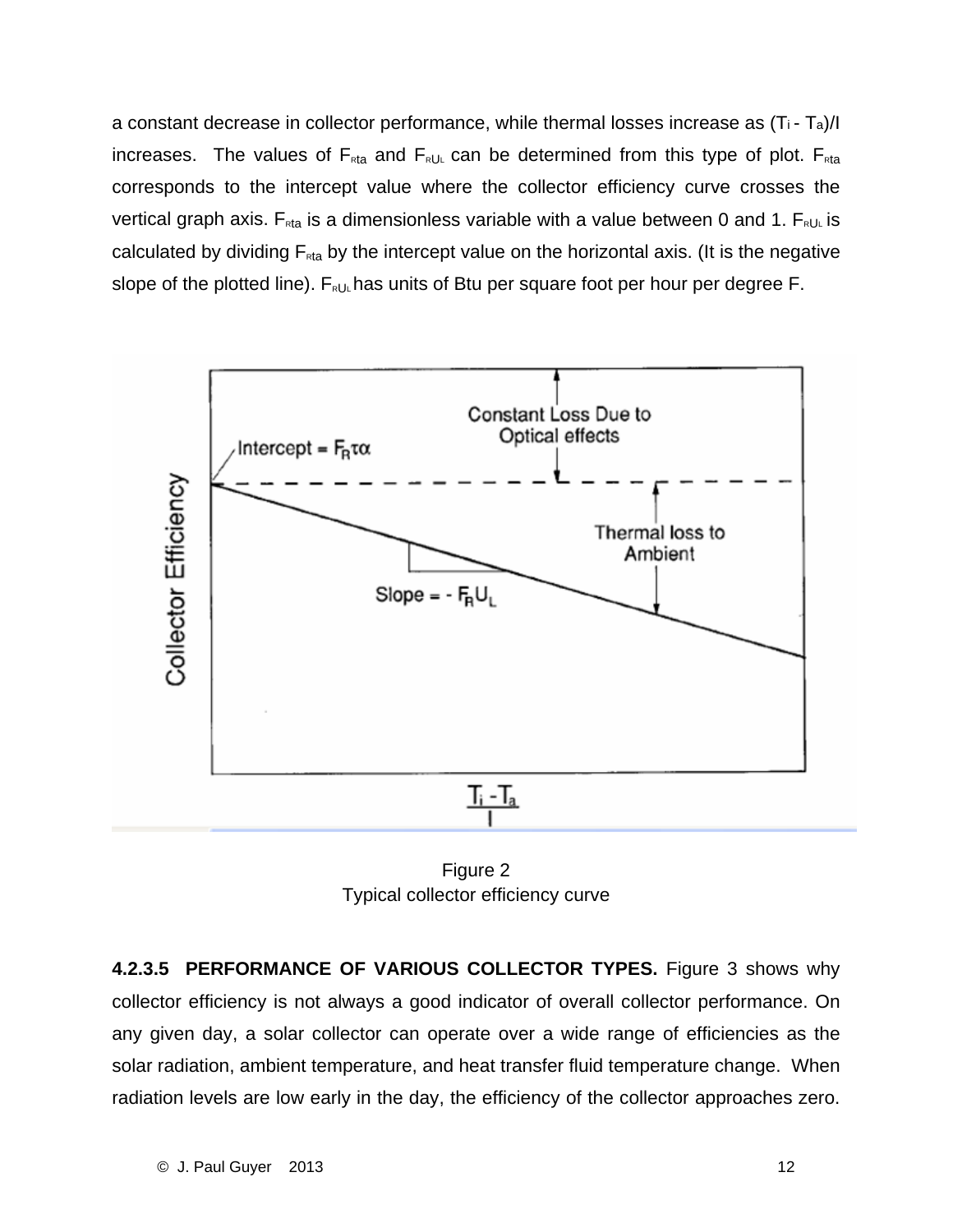As solar radiation levels increase, the collection efficiency increases until it reaches some maximum level. It will then decrease as the solar radiation and ambient temperature decrease at the end of the day. Because of the variable position of the sun, collectors must be oriented so that they are exposed to an acceptable amount of solar radiation throughout the year. Proper collector orientation and tilt values depend on the specific application and system type. Each collector type operates most efficiently in a certain region of the plot, which corresponds to different operating conditions or applications. For example, the unglazed collector works very well under conditions of high solar radiation levels and small temperature differences between the collector fluid and the outdoor temperature (this condition corresponds to the left-hand side of plot). Glazed collectors are better insulated from the outdoor environment and are therefore less sensitive to the solar radiation level and outdoor temperature (shaded region of plot). Evacuated tube collectors are the best insulated of the three types, and will outperform the others at higher operating temperatures (right-hand side of plot). In general, the left-hand side of the plot corresponds to low temperature applications such as swimming pool heating, and the shaded region to service water heating and building space heating. The right-hand side is most applicable to high-temperature processes such as space cooling. An ideal collector is illustrated at the top of the plot, with Freta equal to one and FRUL equal to zero.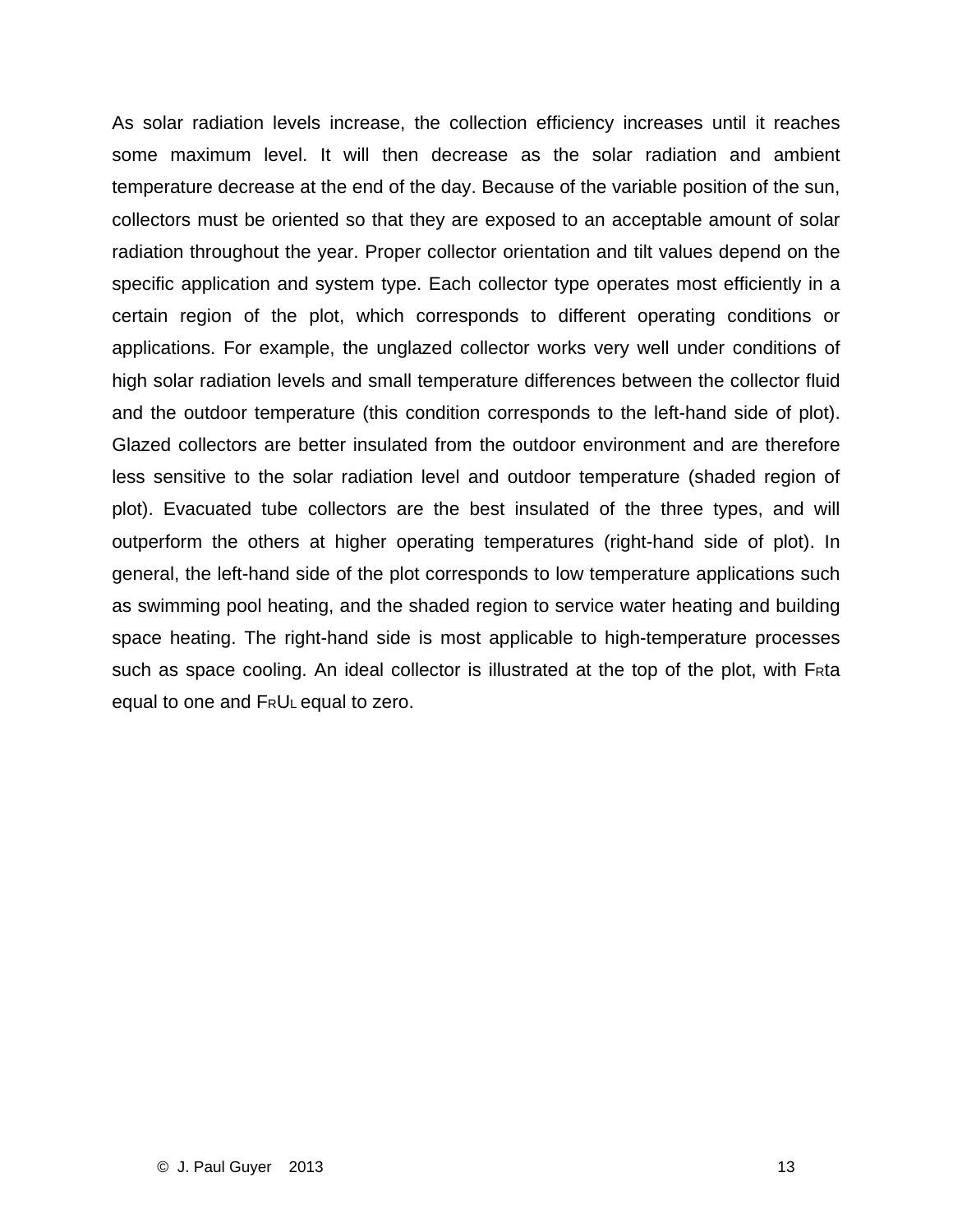

Figure 3 Typical solar collector efficiency plots

**4.2.3.6 PERFORMANCE RATINGS.** The established test for defining the efficiency parameters of solar collectors is ASHRAE Standard 93. This test is performed by independent laboratories and should be available from collector manufacturers.

**4.3 COLLECTOR ARRAY.** Individual collectors are normally connected together into groups called "banks". These banks are then piped together to form the complete collector array. Proper sizing of these banks is required to maintain uniform flow throughout the collector array. For efficient system performance, the flow must be balanced throughout the entire array.

#### **4.4 ARRAY SUPPORT STRUCTURE**

**4.4.1 PURPOSE.** A support system is required for the following reasons.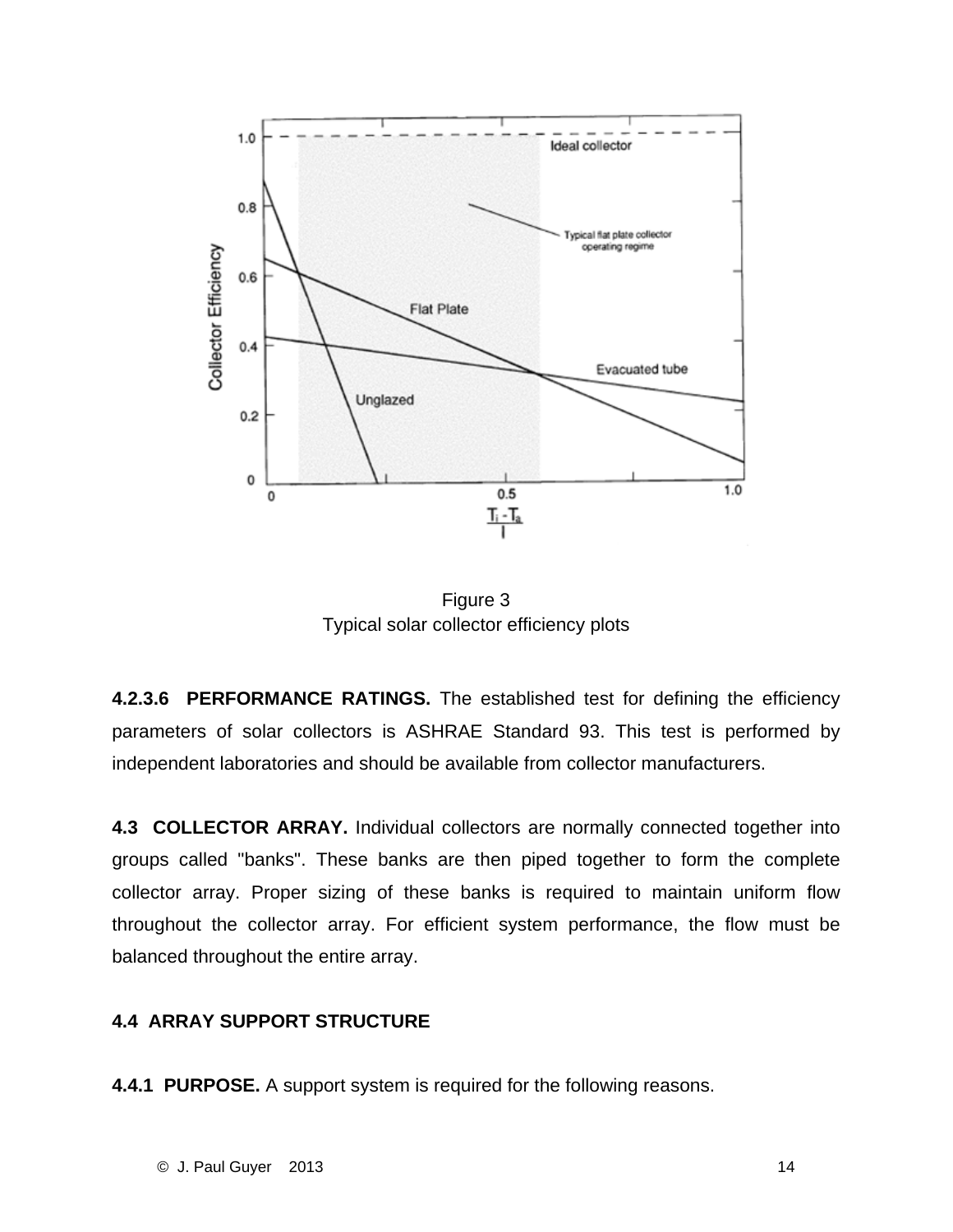**4.4.1.1 SECURE THE COLLECTORS** in the correct orientation for maximum solar gain.

**4.4.1.2 WITHSTAND THE VARIOUS** structural and thermal loads imposed upon the array.

**4.4.1.3 RESIST THE IMPACT** of environmental deterioration.

**4.4.1.4 BE AS LIGHTWEIGHT** and inexpensive as possible.

**4.4.2 TYPES.** There are two basic types of support structures: roof-mounted and ground-mounted. Roof-mounted structures are the most common and are preferred over ground-mounted structures, to avoid vandalism and aesthetic problems. Ground mounting may be necessary where there is insufficient solar access at the roof level and in retrofit situations where the roof cannot support the array or proper access to the roof for piping and sensor wiring is not available. Flat roofs require rack-type structures that are heavier and more costly than the type of structure normally used to mount collectors on sloped roofs. However, rack-mounted collectors on flat roofs are usually easier to service.

**4.4.3 STRUCTURAL CONSIDERATIONS.** One of the most important issues addressed by structural codes is the design load. Many loads are imposed on a collector array, including dead and live loads; those imposed by the environment, such as wind, snow and seismic loads; and thermal loads caused by the effects of temperature extremes and changes. Wind loads (along with snow loads at some locations) have, by far, the most significant effect on the structure. Dead loads are defined as those attached permanently to the array structure. Live loads are those applied to the array structure temporarily, other than wind, seismic and dead loads (a maintenance worker, for example). The combination of these loads at any instant must be accommodated by the structural design. Local building codes usually prescribe the design load combination to be used. The design and construction of support structures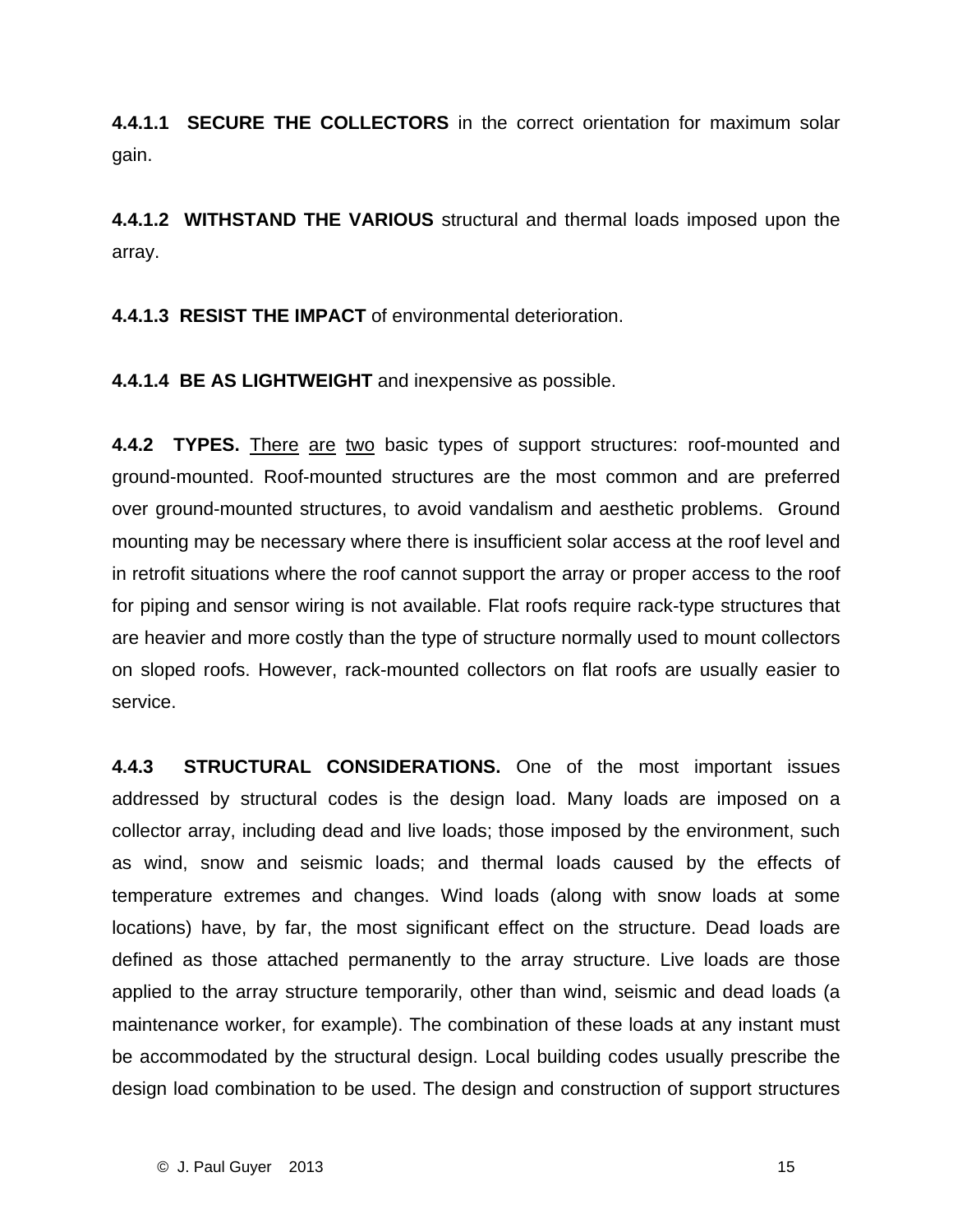is usually governed by local building and structural codes that are often adapted from nationally recognized U.S. codes. These codes establish the design criteria to insure structural safety and integrity over the expected life of the system.

**4.4.4 MATERIAL CONSIDERATIONS.** The materials chosen for the array structure must also be able to withstand environmental degradation. Oxidation, caused by humidity and precipitation, affects all metallic surfaces to varying degrees. Aluminum is required for the array support structure because the oxide layer that forms on the surface when it is exposed to moisture protects it from further degradation. Often, aluminum is anodized to provide a controlled layer of oxidation. The use of steel would require a coating system to be applied and maintained, which adds to the system lifecycle cost. The effect of temperature changes must also be taken into account for lengthy structures, especially the difference in thermal expansion between the various types of metals used in solar systems. System piping, which is usually copper, expands at a different rate than the aluminum structure.

#### **4.4.5. COLLECTOR SUB-SYSTEMS (LESSONS LEARNED)**

**4.4.5.1 COLLECTORS.** The single glazed, flat-plate, selective surface collector has proven to be the most reliable and best suited for service water heating needs. Although reflector systems are sometimes advocated to increase the insolation on a collector, they can seldom be justified because they must be cleaned, adjusted, and maintained, and can add a large capital expense. Similarly, strategies involving seasonal collector tilt adjustment are to be avoided. Problems also have arisen with evacuated tube collectors due to thermal expansion and improper fluid flow. The interior construction quality of flat plate collectors remains an issue. Problems such as poor absorber plate/fluid path bonding and improper allowance for absorber plate expansion have been observed. Some collectors have not performed as advertised due to atypical flow rates used during testing and degradation of collector components. Outgassing from insulation and binder materials also remains an issue.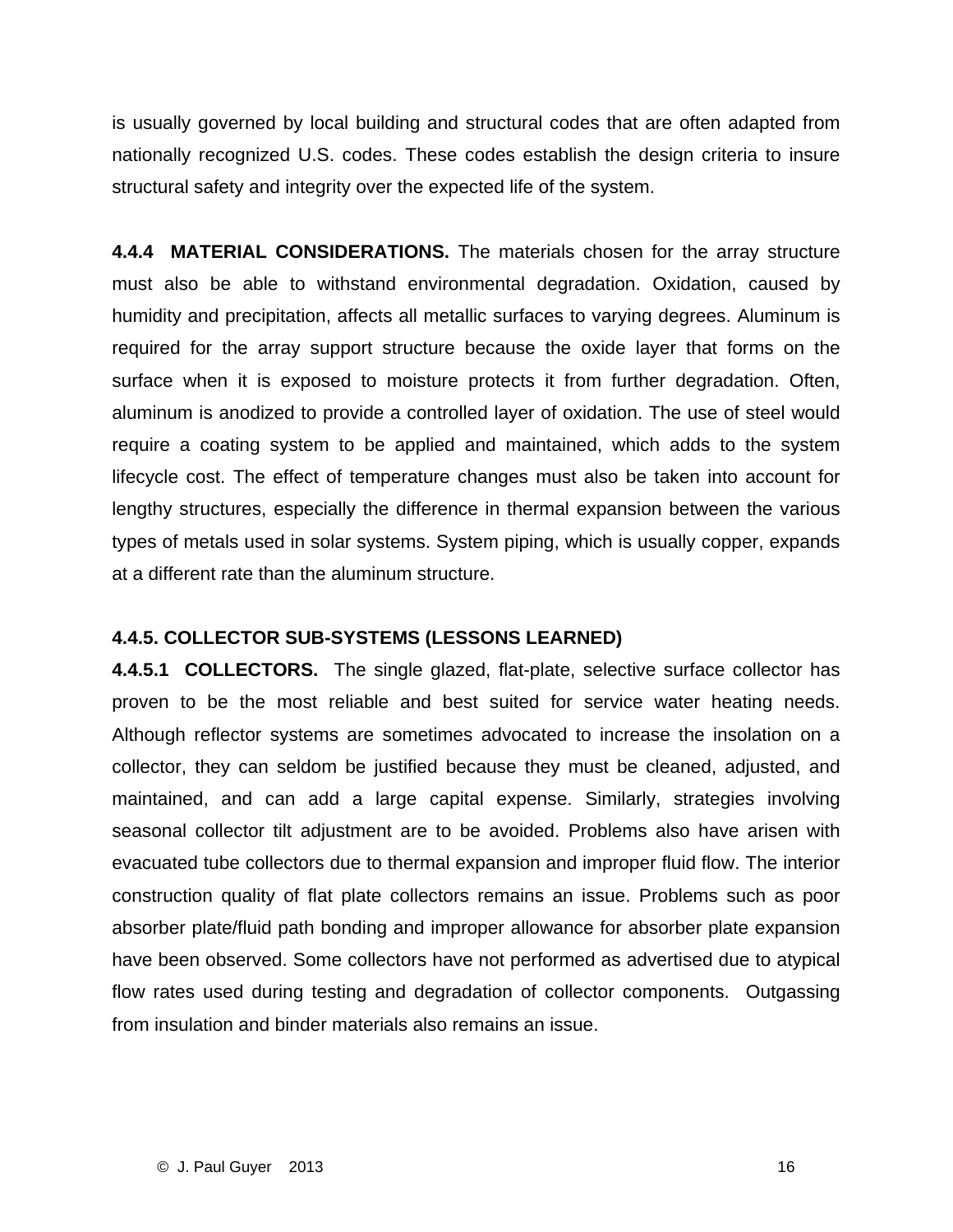**4.4.5.2 ARRAYS.** The most common problem with collector arrays is that they do not achieve balanced flow. Shading of the collectors by other collectors and nearby objects must be avoided. Some systems have experienced leaks because thermal expansion was not considered, or improper design methods were used in allowing for thermal expansion.

**4.4.5.3 ARRAY SUPPORT***.* Most support structure problems have been associated with material maintenance and aesthetics rather than structural integrity.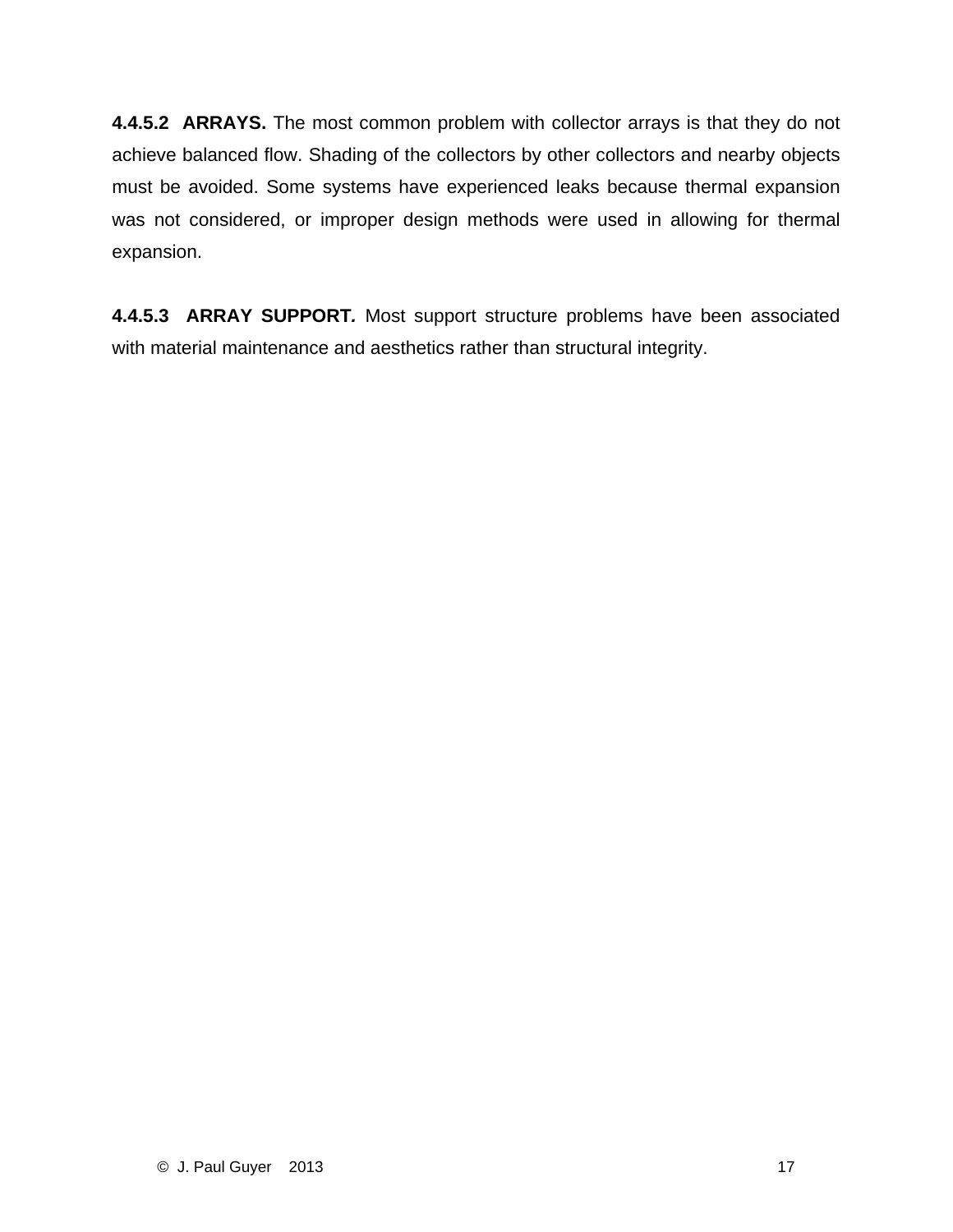#### **5. STORAGE SUB-SYSTEM**

**5.1 DEFINITION AND OPERATION.** The intermittent nature of solar energy establishes a need for a sub-system capable of storing energy for 1 to 2 days. The most common method of doing this for an active solar system is through the use of a waterfilled tank that obtains thermal energy from the collector loop either directly or through a heat exchanger. The water from the storage tank then functions as a source of preheated water to an auxiliary heater or boiler that adds the necessary energy to raise it to the required temperature. In some cases, the storage medium may be heated above the required temperature, and a mixing valve can be used to reduce the storage fluid to the desired temperature before it reaches the load. The systems discussed in this manual assume a storage requirement of approximately 1 day.

**5.2 STORAGE MEDIA.** The most effective and trouble-free storage medium is water. For this reason, systems discussed in this manual will assume water-based storage.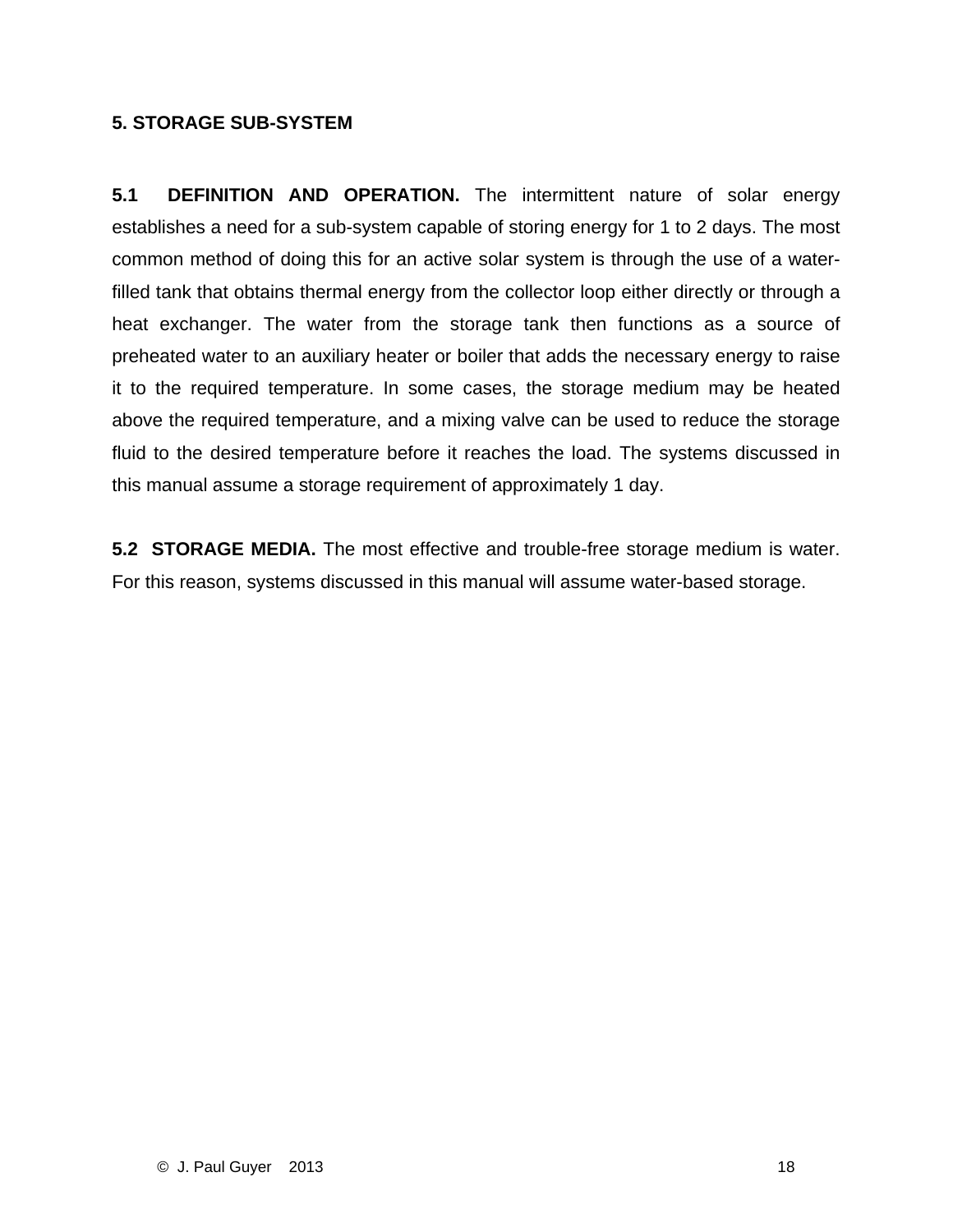#### **6. TRANSPORT SUB-SYSTEM**

**6.1 PURPOSE.** The fluid transport sub-system is required to maintain efficient transport of thermal energy from the collectors to the storage tank. Fundamental design decisions regarding freeze protection, corrosion resistance, control strategies, and fluid toxicity issues will be made with respect to this part of the solar energy system. The transport subsystem consists of all fluid piping on the interior of the building, a heat transfer fluid, heat exchanger, expansion tank, pumps, and various types of valves and fittings.

#### **6.2 FREEZE PROTECTION**

**6.2.1 PURPOSE.** Freeze protection is required in any climate that can experience temperatures less than 32 degrees F (0 degrees C). However, collectors may be subjected to sub-freezing temperatures (due to radiant heat transfer to the sky on a clear night) even when ambient temperatures are as high as 38 degrees F (3 degrees C).

**6.2.2 STRATEGIES.** Common freeze protection strategies include the use of an antifreeze fluid in the collector loop, or to drain all exposed piping when freezing conditions exist

**6.2.3. STAGNATION AND OVERHEAT PROTECTION.** Stagnation is a condition that may occur when the system is deactivated while fluid is contained in the collectors during periods of solar insolation. For example, on a sunny day stagnation temperatures in a flat-plate collector can exceed 350 degrees F (177 degrees C), leading to vaporization of the transport fluid within the collector and excessive pressure build up in the system piping. In the case of a closed-loop system, it is important to ensure that all components in the collector loop can withstand these temperatures and pressures. A pressure relief valve and an expansion tank should also be used to protect the system components and control pressures.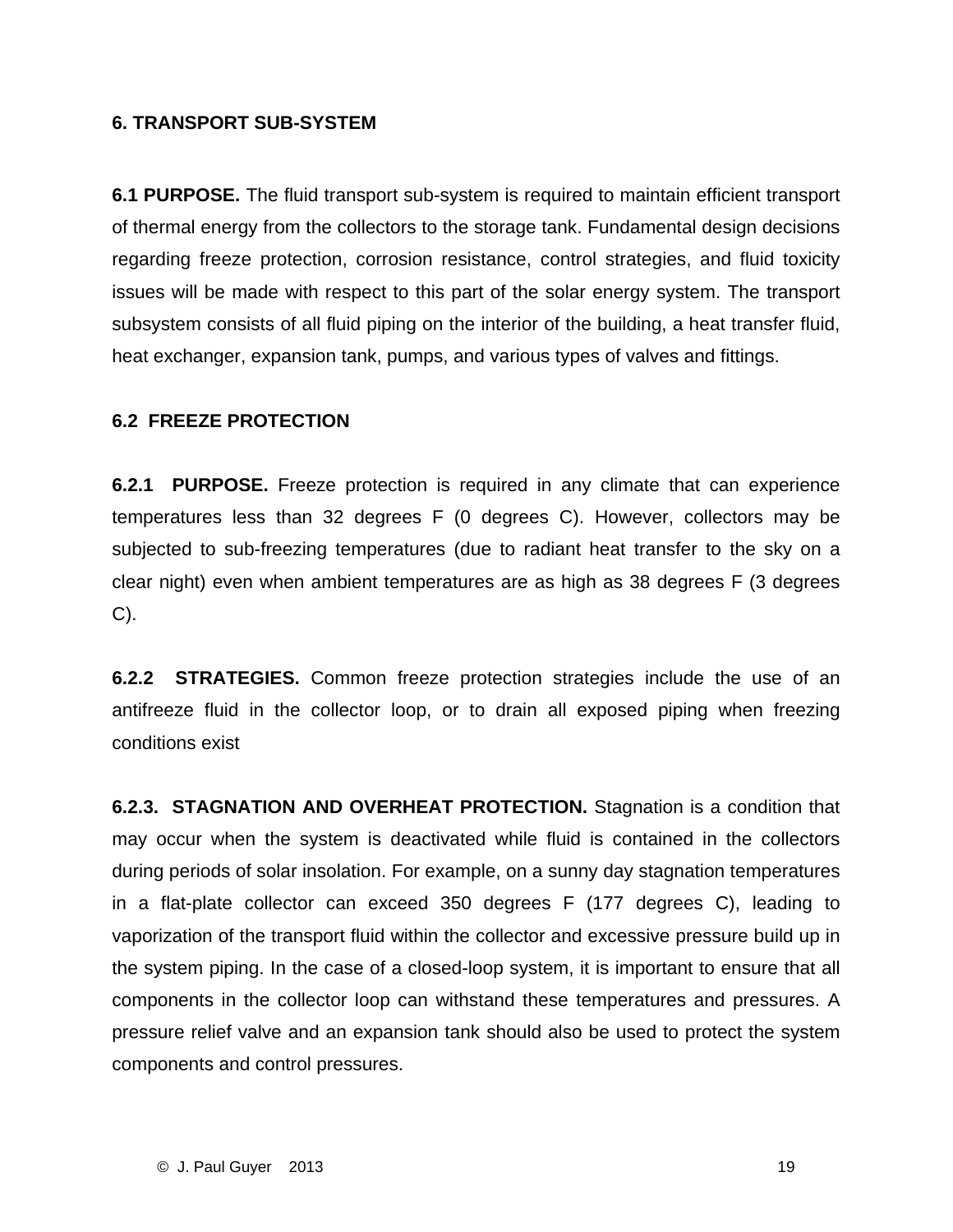#### **6.3 HEAT TRANSFER FLUIDS**

**6.3.1 DEFINITION.** The heat transfer fluid is contained in the collector loop. Selection of the proper fluid is critical, since certain fluid properties can cause serious corrosion problems or degrade performance. Only water and propylene-glycol/water solutions are considered.

#### **6.3.2 TYPES OF FLUIDS**

**6.3.2.1 WATER.** As a heat transfer fluid, good quality water offers many advantages. It is safe, non-toxic, chemically stable, inexpensive, and a good heat transfer medium. Two drawbacks include a relatively high freezing point and a low boiling point. Excessive scaling may occur if poor quality water is used.

**6.3.2.2 GLYCOLS.** Propylene or ethylene glycol is often mixed with water to form an antifreeze solution. Propylene glycol has the distinct advantage of being nontoxic, whereas ethylene glycol is toxic and extreme caution must be used to ensure that it is isolated from any potable water. For this reason, uninhibited USP/food-grade propylene glycol and water solution will be specified for any solar preheat system that requires an antifreeze solution.

#### **6.4 HEAT EXCHANGERS**

**6.4.1 PURPOSE.** Heat exchangers are used to transfer thermal energy between fluids while keeping them separate to prevent mixing or to maintain a pressure difference between fluid loops.

**6.4.2 TYPES.** Heat exchangers are available in a wide variety of sizes and configurations. The primary concern is the chemical composition of the fluids used in the heat exchanger. The fluid determines whether a single- or double-isolation heat exchanger will be necessary. Double-isolation heat exchangers are required whenever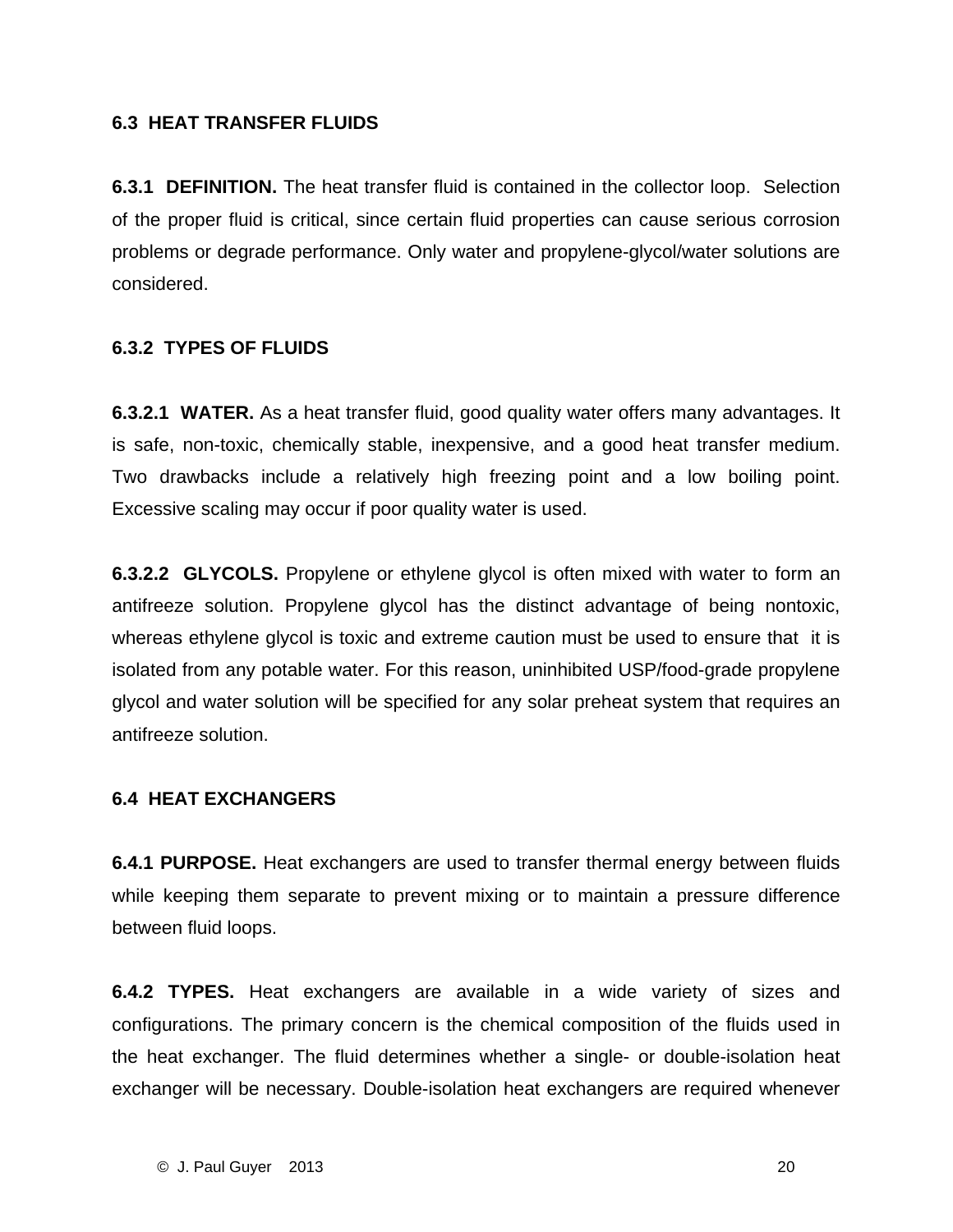there is possible contamination of the potable water supply by a toxic collector loop fluid. Also important is the heat exchanger location with regard to the storage tank. Immersion-type heat exchangers are located within the storage tank and operate by forced convection on the tube side and natural convection on the tank side. Single isolation external heat exchangers are separate from the tank and require two pumps to circulate the fluid on both the hot and the cold side. For solar systems, increased performance due to forced convection heat transfer in external heat exchangers usually offsets the additional cost of operating a second pump. For this reason, external, forced convection heat exchangers are usually used for systems designed under this guidance.

**6.4.3 CONFIGURATIONS.** Of the many configurations of heat exchangers possible, two have found widespread use with liquid-based solar systems. The most common heat exchanger used in past solar projects is the shell-and-tube configuration, in which an outer casing or shell encloses a tube bundle. These units are usually thermally efficient, compact, reliable and easy to maintain and clean. Shell-and-tube exchangers typically provide only single isolation. The other commonly used heat exchanger is the plate or plate-and-frame type. This type of exchanger is becoming increasingly popular with designers and contractors. It can afford single- or double-wall protection, provide high performance, use superior materials, have low volume and surface area, and be easily enlarged or reduced if the system size is changed. Most heat exchangers are available with copper fluid passages, and many plate-type exchangers have stainless steel passages.

**6.4.4 HEAT EXCHANGER PERFORMANCE.** A common measure of heat exchanger performance is its effectiveness. Effectiveness is defined as the ratio of the actual rate of heat transfer to the maximum possible. Two common problems, fouling and freezing, can decrease heat exchanger effectiveness. Fouling is the term used for scale and corrosion that collects in the passageways. Fouling decreases the amount of energy transferred and is often taken into account in heat exchanger analysis. The amount and rate of fouling to be expected depend on the fluids and materials used. Heat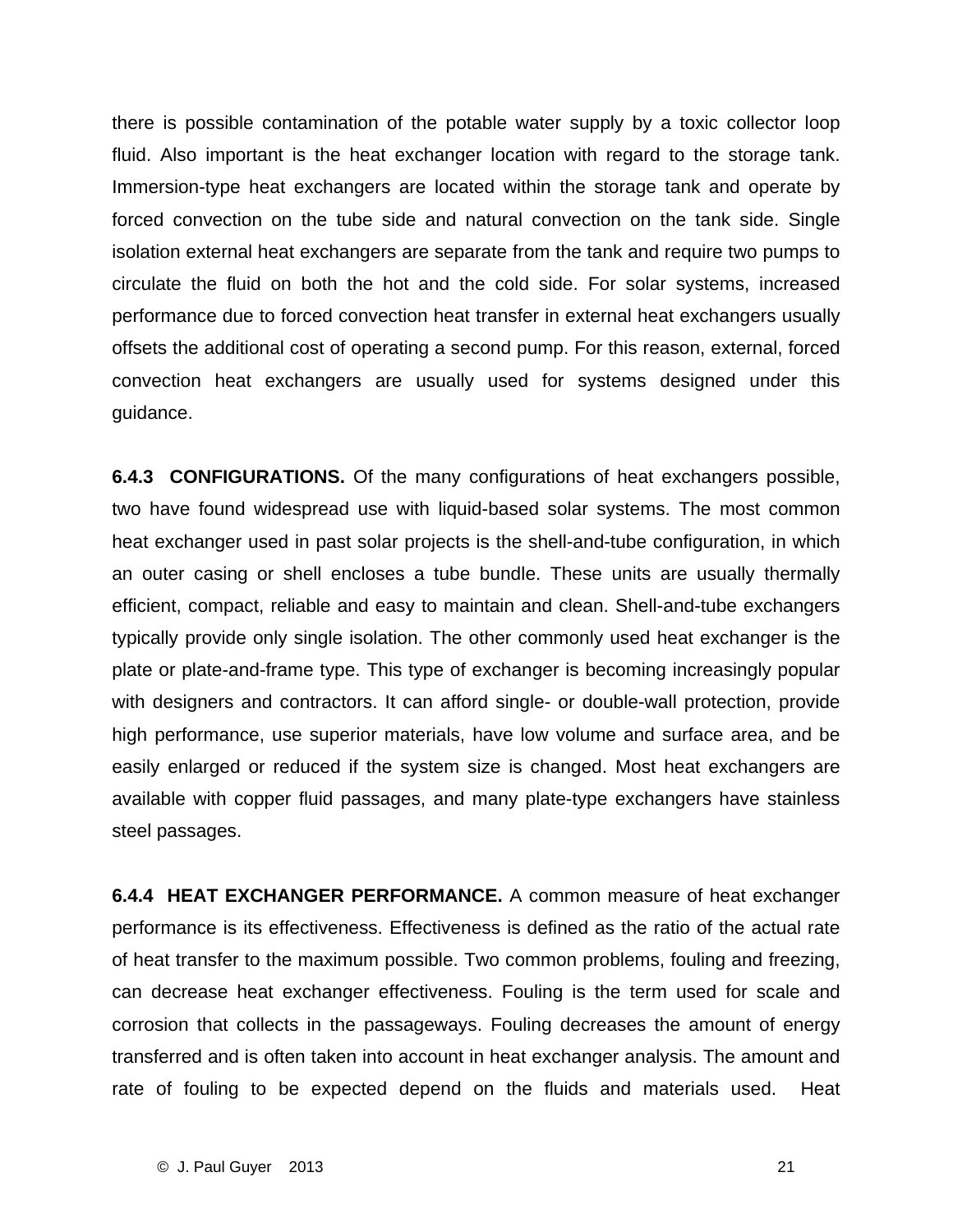exchangers can freeze in systems containing antifreeze due to reverse thermosiphoning or improper control.

**6.4.5 EFFECT ON SYSTEM PERFORMANCE**. The use of heat exchangers can only serve to degrade the performance of the solar energy system. However, since they are required for most systems, their impact on performance should be understood. Although system performance suffers by only about 10 percent for heat exchangers with effectiveness values as low as 0.3, the popularity of compact plate-type heat exchangers and their low add-on costs allow the designer to achieve high effectiveness levels with only a slight increase in equipment cost.

**6.5 PUMPS.** Heat transfer fluids are circulated by pumps. Two circulation pumps are required in the system shown in Figure 1. For the majority of liquid-based solar energy systems, centrifugal pumps with fractional horsepower requirements are used for heat transfer fluid circulation.

#### **6.6 TRANSPORT SUB-SYSTEM (LESSONS LEARNED)**

**6.6.1 HEAT TRANSFER FLUIDS.** To eliminate past problems with fluid maintenance, freeze protection, and corrosion control, a USP/food-grade uninhibited propylene glycol/distilled water mixture is required for systems that need freeze protection and pure water is recommended for systems that do not.

**6.6.2 PIPING AND TRANSPORT SUB-SYSTEM MATERIALS**. Materials problems with piping include corrosion, erosion, and scaling. Corrosion can be avoided by using flow passages of copper, bronze, brass or other non-ferrous alloys. Pipe erosion and excessive hydraulic noise can be avoided by ensuring that fluid velocities in closed piping systems are kept below 5 ft/s (1.5 m/s).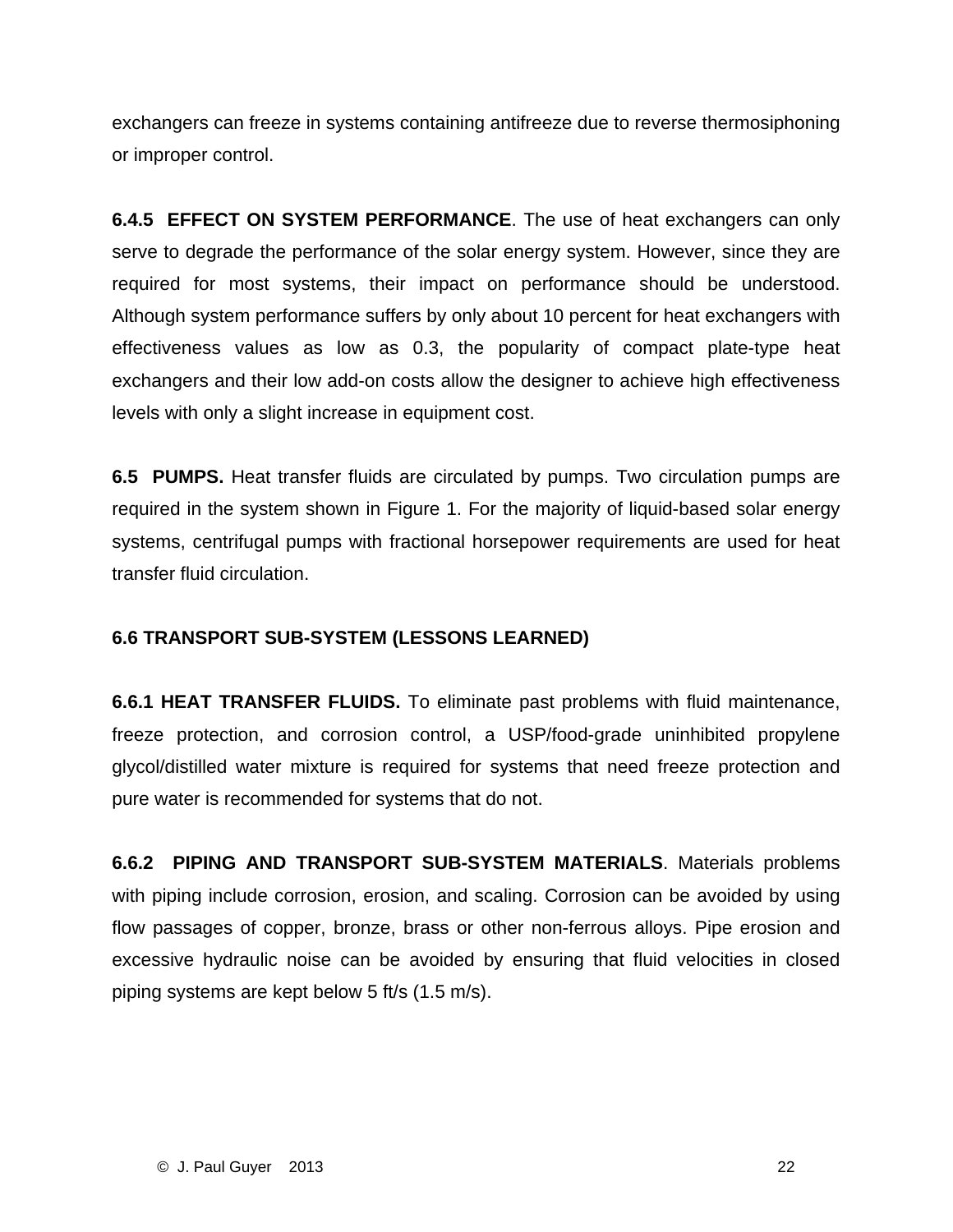#### **7. CONTROL SUB-SYSTEM**

**7.1 PURPOSE AND EXPERIENCES.** The control sub-system consists of an electronic control unit, temperature sensors, and interfaces to pumps. A Btu meter may also be installed for system diagnostics and monitoring purposes. Experience with past systems has shown that a major cause of system failure has been control systems that were too complicated and unreliable. Control strategies for solar energy systems should be as simple and reliable as possible.

**7.2 CONTROL STRATEGY.** Most solar systems use a control strategy known as differential temperature control. Temperature sensors are located on the collectors and at the coolest part (the bottom) of the storage tank. Circulating pumps in the collector and storage loop are simultaneously activated whenever the temperature of the solar collector is a specified level greater than that of the storage tank (typically 15 to 25 degrees F (-9 to -4 degrees C). The pumps are then shut off when the temperature difference falls below another limit (typically 5 to 8 degrees F (-15 to –13 degrees C)). This built in hysteresis helps prevent short cycling of the pumps during start-up as the colder water from the storage tank comes in contact with the hot collector plate.

**7.3 DIAGNOSTICS.** The control system can contribute to the system's longevity and ease of maintenance by providing remote readings of system parameters such as component temperatures, pump status, and maximum/minimum temperatures. If installed, a Btu meter can measure the flow rate and temperature of fluid delivered to storage in order to calculate the total energy contributed by a system. It is possible for a solar system to be inoperative and yet show no symptoms due to the existence of an auxiliary heat source. The use of built-in diagnostic devices helps prevent this condition from occurring.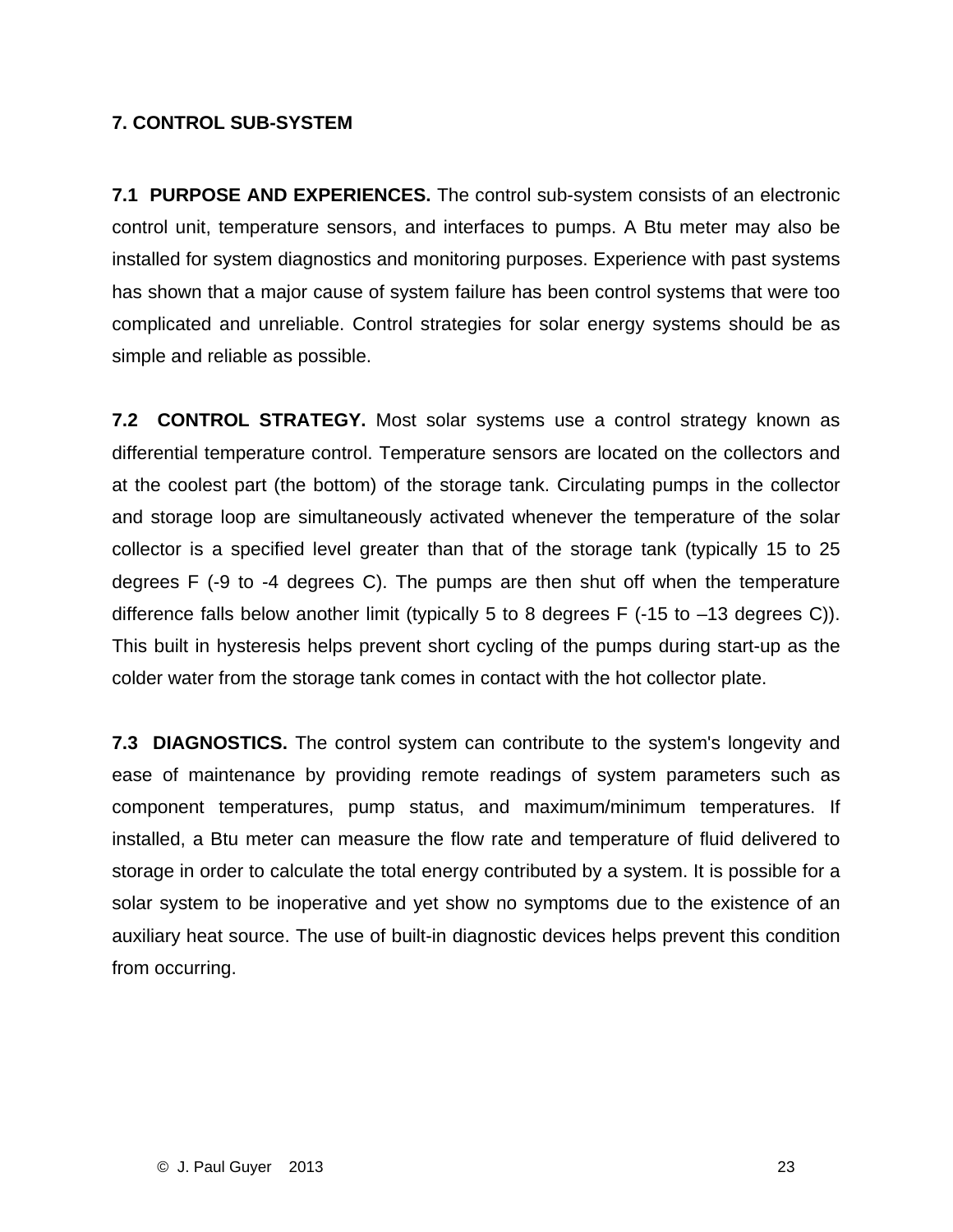**8. SOLAR ENERGY SYSTEM PERFORMANCE**. To design a cost-effective solar energy system, it is important to understand the difference between collector efficiency and annual system performance. The solar fraction (SF) is the ratio of the energy supplied by the solar system to the total energy required by the process. Figure 4 is a typical plot of solar fraction versus collector area. Note that, for small collector areas, a relatively small increase in collector area leads to a steep increase in solar fraction. As the collector area is increased, however, each additional square foot of collector area yields a smaller increase in solar fraction, until the curve asymptotically approaches a solar fraction of 100%. Another important parameter is the solar load ratio (SLR), which is defined as the ratio of the annual (or monthly) radiation incident on the collector array to the annual (or monthly) energy requirements of the building system. The selection of the optimum collector area for a given building system is ultimately an economic decision, as the cost of additional collector area and system capacity must be weighed against the diminishing return in solar fraction gained.



Figure 4 Solar fraction versus collector area